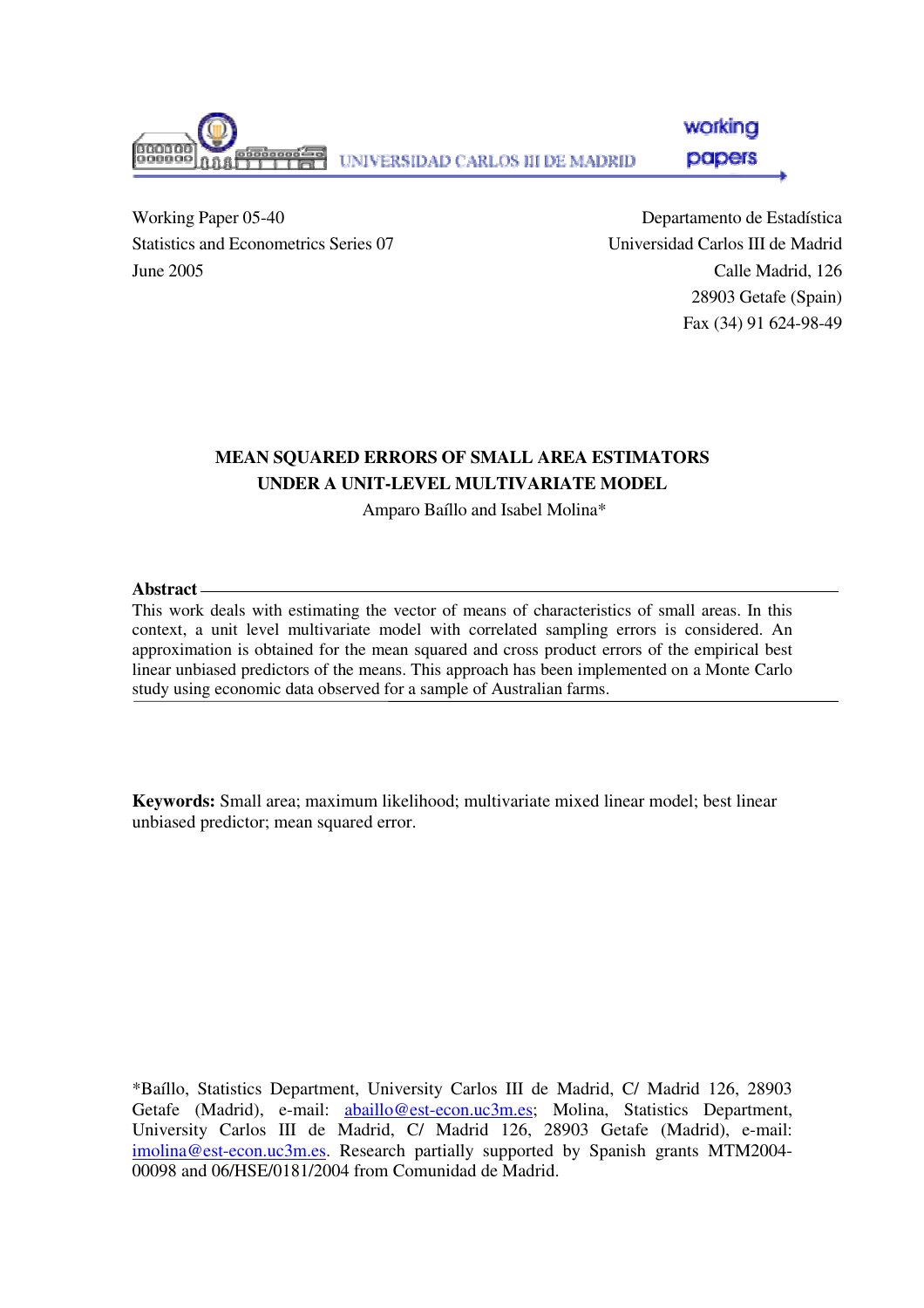# Mean Squared Errors of Small Area Estimators under a Unit-Level Multivariate Model <sup>∗</sup>

Amparo Baíllo and Isabel Molina<sup>†</sup>

Universidad Carlos III de Madrid 28903 Getafe (Madrid), Spain

#### Abstract

This work deals with estimating the vector of means of characteristics of small areas. In this context, a unit level multivariate model with correlated sampling errors is considered. An approximation is obtained for the mean squared and cross product errors of the empirical best linear unbiased predictors of the means. This approach has been implemented on a Monte Carlo study using economic data observed for a sample of Australian farms.

Keywords: Small area; maximum likelihood; multivariate mixed linear model; best linear unbiased predictor; mean squared error. AMS Classification 2000: 62D05, 62J05.

### 1 Introduction

Assume a subpopulation (like a county or an age domain) of a global population (e.g., a state or a country) from which a sample has been drawn. In order to estimate certain characteristics of the subpopulation (poverty counts, per capita income, ...), it is possible to use direct estimators, constructed only with observations coming from that specific subpopulation. The definition of "small area", although somewhat diffuse, could be a subpopulation where estimates with higher precision can be obtained by incorporating information from

<sup>∗</sup>Research partially supported by Spanish grants MTM2004-00098 and BMF2003-04820, and by 06/HSE/0181/2004 from Comunidad de Madrid.

<sup>&</sup>lt;sup>†</sup>Address for correspondence: Isabel Molina, Depto. Estadística, Univ. Carlos III de Madrid, C/ Madrid 126, 28903 Getafe (Madrid), Spain. e-mail: imolina@est-econ.uc3m.es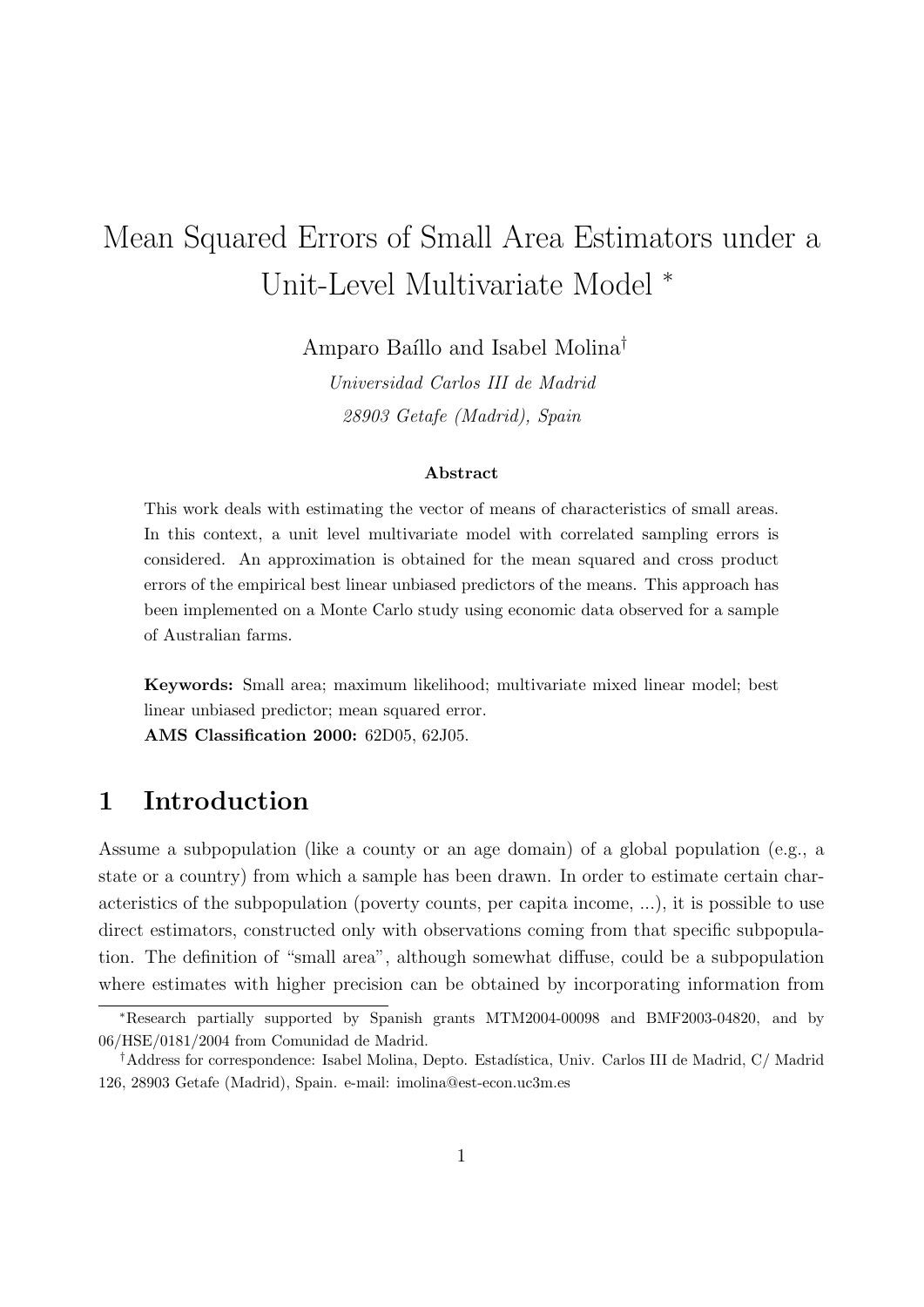outside this target subpopulation. This is the aim of the procedures and techniques comprised in the discipline called small area estimation. Typically the precision of the estimators is characterized by its mean squared error (MSE).

The interest in small area estimation has increased in the last decades. On the one hand, the public sector finds it useful for planning regional policies and allocating government funds. On the other, the private sector has a growing demand of models that account for local socioeconomic conditions that affect businesses and industries. For instance, in U.S.A. this interest has given rise to the Small Area Income and Poverty Estimates program of the Census Bureau or the Local Area Unemployment Statistics program from the Bureau of Labor Statistics. In Europe the project called EURAREA (Enhancing Small Area Estimation Techniques to Meet European Needs) produces small-area socio-economic measures, like unemployment rates or annual average gross family income. A large part of the most important recent advances and references on small area estimation can be found in the monograph by Rao (2003).

In this framework models represent a powerful tool, since they "borrow strength" of related areas in the global population and take into account auxiliary information (such as that provided by census and administrative records). In particular, mixed models (see, e.g., McCulloch and Searle, 2001) that include area-specific random effects usually provide estimators with better precision. This is because these models allow to separate and estimate the variation between areas that is not due to auxiliary variables. But it is necessary to point out that their strength relies on a careful identification and fitting of the model, and on the information provided by the available explanatory variables.

For instance, Gaussian mixed linear models have been used to estimate the income or poverty counts in small places in U.S.A (Fay and Herriot, 1979; National Research Council, 2000), the census undercount in the decennial census of U.S.A. (Ericksen and Kadane, 1985) and Canada (Dick, 1995) and the extension of county crop areas using satellite information (Battese et al., 1988).

When the aim is to estimate a multidimensional characteristic  $\tau$  depending on several correlated response variables  $\mathbf{Y}$ , then the natural extension is to use multivariate linear mixed models. For example, Datta *et al.* (1999) considered the estimation of crop areas under corn and soybeans (dimension  $r = 2$ ) in different counties using a multivariate nested error regression model. These authors implemented empirical best linear predictors (EBLUP) and empirical Bayes estimators and an approximation to their MSE. Fay (1987) and Datta *et al.* (1991) proposed a multivariate Fay-Herriot model, and showed its improvement in precision over the univariate modelling. Datta et al. (1996) developed hierarchical Bayes estimators of median income in the context of a multivariate Fay-Herriot model.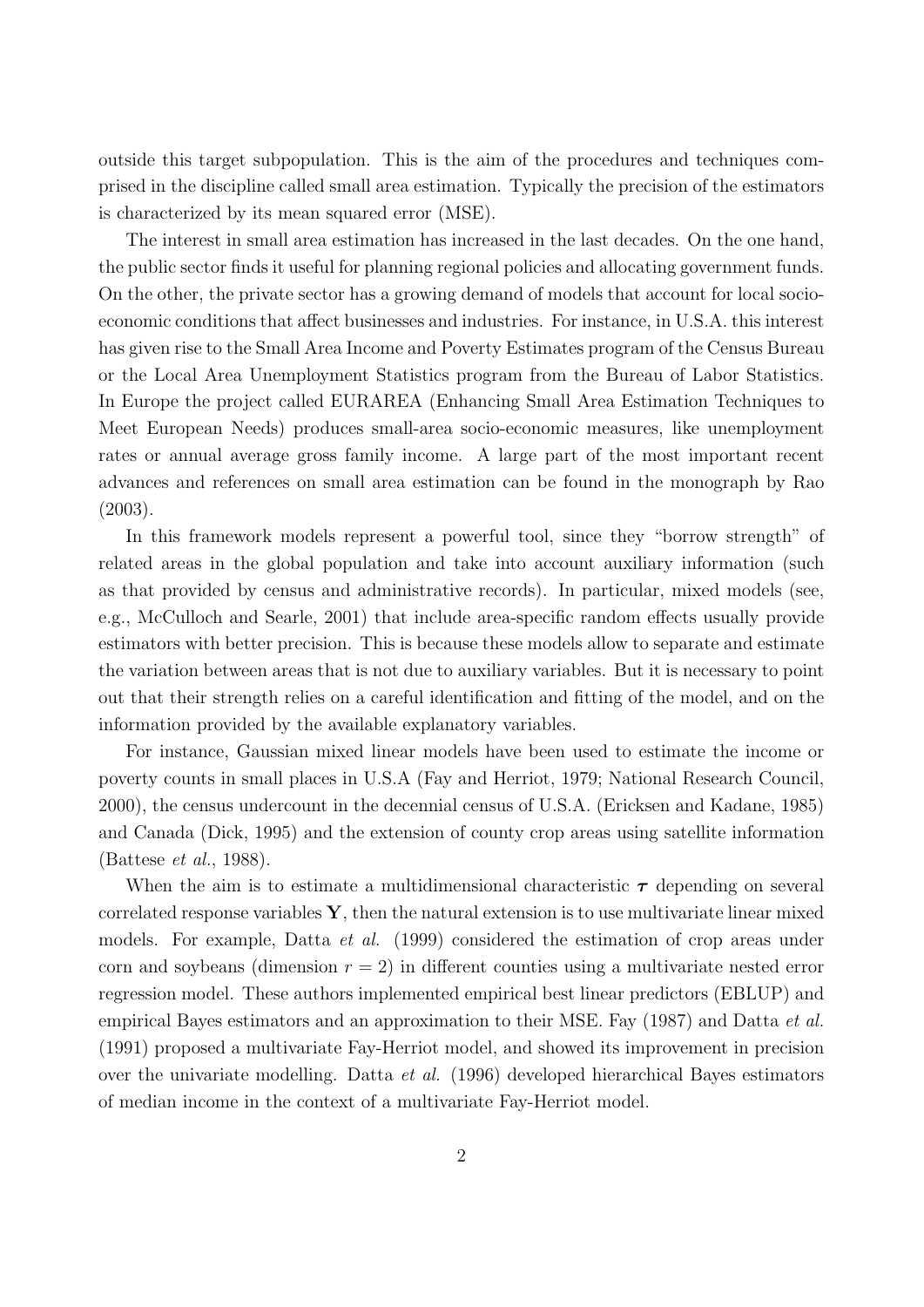Under a multivariate model we might also be interested in estimating a quantity which is a function  $h(\tau)$  of an r-dimensional  $(r > 1)$  characteristic  $\tau$ . If we estimate  $h(\tau)$  by  $h(\mathbf{t}),$ where  $\hat{\mathbf{t}} = (\hat{t}_1, \ldots, \hat{t}_r)'$  is an estimator of  $\boldsymbol{\tau} = (\tau_1, \ldots, \tau_r)'$ , then an approximation to the mean squared error  $E(h(\tau) - h(\hat{t}))^2$  will most likely require an approximation to the mean cross products  $E[(\hat{t}_i - \tau_i)(\hat{t}_j - \tau_j)], i, j = 1, \ldots, r$ . This work deals with this last problem when  $\tau$  is a quantity related to the vector of means of the response variables in a certain small area.

The approximation to the MSE has been tackled in several small-area models. For univariate Gaussian mixed models and estimating the dispersion parameters by a method of moments, Prasad and Rao (1990) provided an approximation to the MSE of an EBLUP up to order  $o(D^{-1})$ , where D denotes the number of small areas in the global population. This approximation was proved to be of the same order under maximum likelihood (ML) or restricted ML (RML) estimation by Das *et al.* (2004). Here we focus on a unit-level multivariate model and estimate the unknown parameters by ML. In Section 3 we obtain an  $o(D^{-1})$  approximation to the matrix  $E[(\hat{\mathbf{t}} - \boldsymbol{\tau})(\hat{\mathbf{t}} - \boldsymbol{\tau})']$  of mean squared errors and mean crossed product terms. Finally, in Section 4, the results are checked in a Monte Carlo experiment with real economic data observed for Australian farms.

#### 2 Description of the model

Assume that an r-dimensional response vector is available, together with certain auxiliary variables, for population elements in D small areas. Denote by  $N_d$  the population size in the d-th area,  $d = 1, \ldots, D$ . We assume that the following general linear model relates the response variables to the auxiliary ones

$$
\mathbf{y}_{dj} = \mathbf{X}_{dj}\boldsymbol{\beta} + u_d\mathbf{1}_r + \mathbf{e}_{dj}, \quad j = 1, \dots, N_d, \ d = 1, \dots, D,
$$
 (1)

where  $y_{dj}$  is the response corresponding to the j-th individual from the d-th area,  $X_{dj}$  is an  $r \times p$  matrix containing the values of the auxiliary variables in that same individual,  $\boldsymbol{\beta} = (\beta_1, \ldots, \beta_p)'$  is a vector of unknown parameters and  $\boldsymbol{1}_r$  denotes the  $r \times 1$  vector of ones. Here the area-specific and individual effects follow Gaussian distributions with

$$
u_d \stackrel{\text{iid}}{\sim} N(0, \sigma_u^2), \quad \mathbf{e}_{dj} \stackrel{\text{iid}}{\sim} N_r(\mathbf{0}, \mathbf{\Sigma}), \quad u_d \text{ and } \mathbf{e}_{dj} \text{ independent}, \tag{2}
$$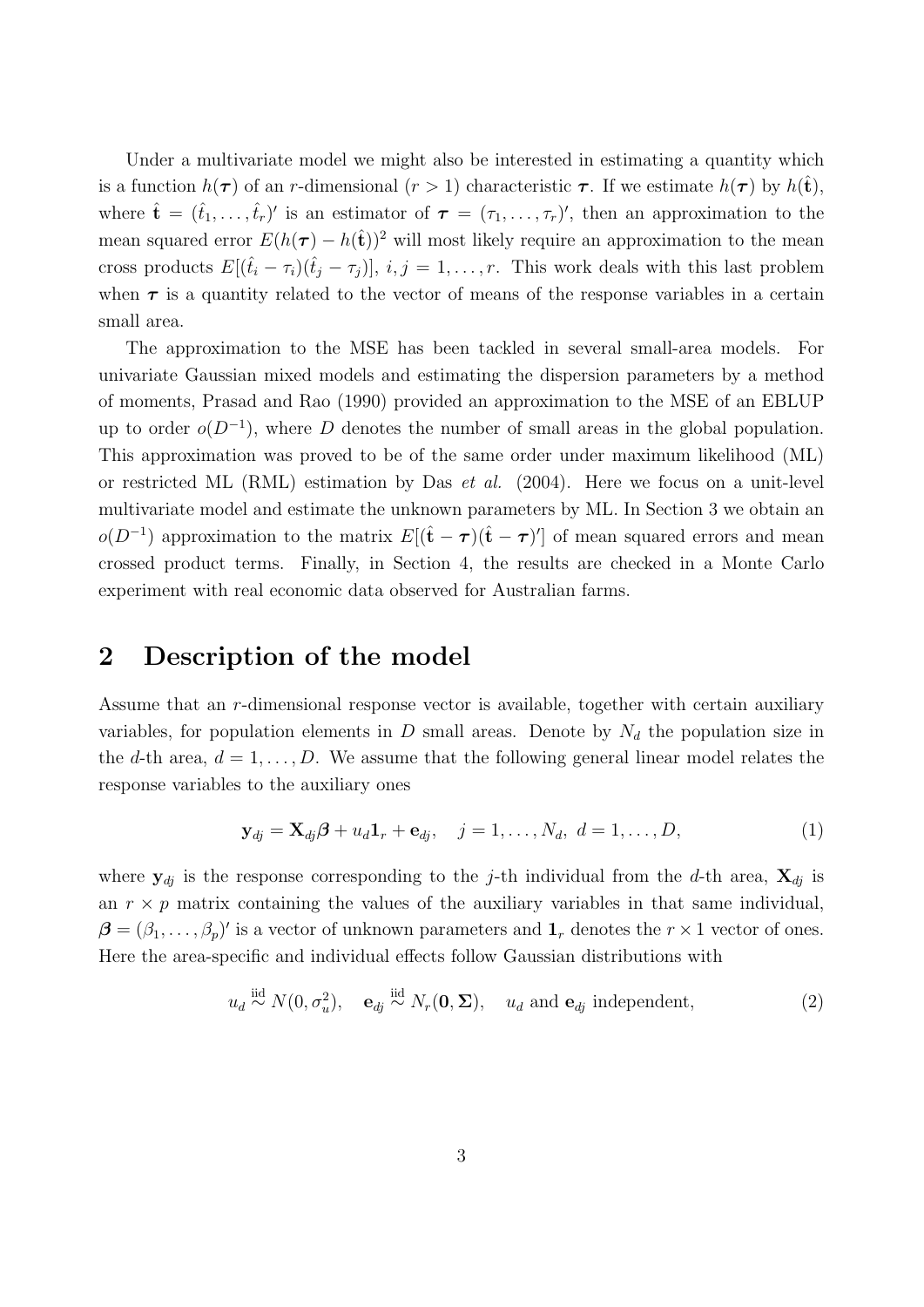where the covariance matrix of the errors is given by

$$
\Sigma = \sigma^2 \begin{pmatrix} 1 & \varrho & \cdots & \varrho \\ \varrho & 1 & \cdots & \varrho \\ \vdots & \vdots & \ddots & \vdots \\ \varrho & \varrho & \cdots & 1 \end{pmatrix}_{r \times r},
$$
 (3)

and  $\sigma^2 > 0$ ,  $\rho$  are unknown parameters. From now on, when  $r > 1$ , we will assume that the condition  $-(r-1)^{-1} < \varrho < 1$  holds, since it guarantees the positive definiteness of  $\Sigma$ .

Observe that if we define the parameter  $\phi = \sigma^2 \varrho$ , then  $\Sigma$  can be expressed as

$$
\Sigma = \sigma^2 \mathbf{I}_r + \phi(\mathbf{J}_r - \mathbf{I}_r),\tag{4}
$$

where  $\mathbf{I}_r$  denotes the  $r \times r$  identity matrix and  $\mathbf{J}_r = \mathbf{1}_r \mathbf{1}'_r$ . In the new reparameterization, the dispersion parameter space under the model is

$$
\Theta = \{ \boldsymbol{\theta} = (\sigma_u^2, \sigma^2, \phi)' : \sigma_u^2, \sigma^2 \in (0, \infty), -\sigma^2 (r-1)^{-1} < \phi < \sigma^2 \}.
$$

We are interested in computing the small area vectors of means

$$
\bar{\mathbf{Y}}_d = \frac{1}{N_d} \sum_{j=1}^{N_d} \mathbf{y}_{dj} \tag{5}
$$

In order to estimate these parameters of interest, a sample  $s_d$  of size  $n_d$  is taken in the d-th area, for all  $d = 1, \ldots, D$ . For the sake of simplicity we reorder the population elements in such a way that the first  $n_d$  individuals in the d-th area are those of the sample  $s_d$ . We assume that the sample elements comply with the model given by  $(1)-(3)$ , that is,

$$
\mathbf{y} = \begin{bmatrix} \mathbf{y}_1 \\ \vdots \\ \mathbf{y}_D \end{bmatrix} = \mathbf{X}\boldsymbol{\beta} + \mathbf{Z}\mathbf{u} + \mathbf{e} = \begin{bmatrix} \mathbf{X}_1 \\ \vdots \\ \mathbf{X}_D \end{bmatrix} \boldsymbol{\beta} + \begin{bmatrix} \mathbf{Z}_1 \\ \vdots \\ \mathbf{Z}_D \end{bmatrix} \begin{bmatrix} u_1 \\ \vdots \\ u_D \end{bmatrix} + \begin{bmatrix} \mathbf{e}_1 \\ \vdots \\ \mathbf{e}_D \end{bmatrix},
$$

where  $y_d = (\mathbf{y}'_{d1}, \dots, \mathbf{y}'_{dn_d})'$ ,  $\mathbf{e}_d = (\mathbf{e}'_{d1}, \dots, \mathbf{e}'_{dn_d})'$ ,

$$
\mathbf{X}_d = \begin{bmatrix} \mathbf{X}_{d1} \\ \vdots \\ \mathbf{X}_{dn_d} \end{bmatrix} , \quad \mathbf{Z}_d = \begin{bmatrix} \mathbf{0}_{r n_d \times (d-1)} & \mathbf{1}_{r n_d} & \mathbf{0}_{r n_d \times (D-d)} \end{bmatrix}
$$

and u and e are independent Gaussian distributed random vectors. From now on we will denote  $n = r \sum_{d=1}^{D} n_d$ .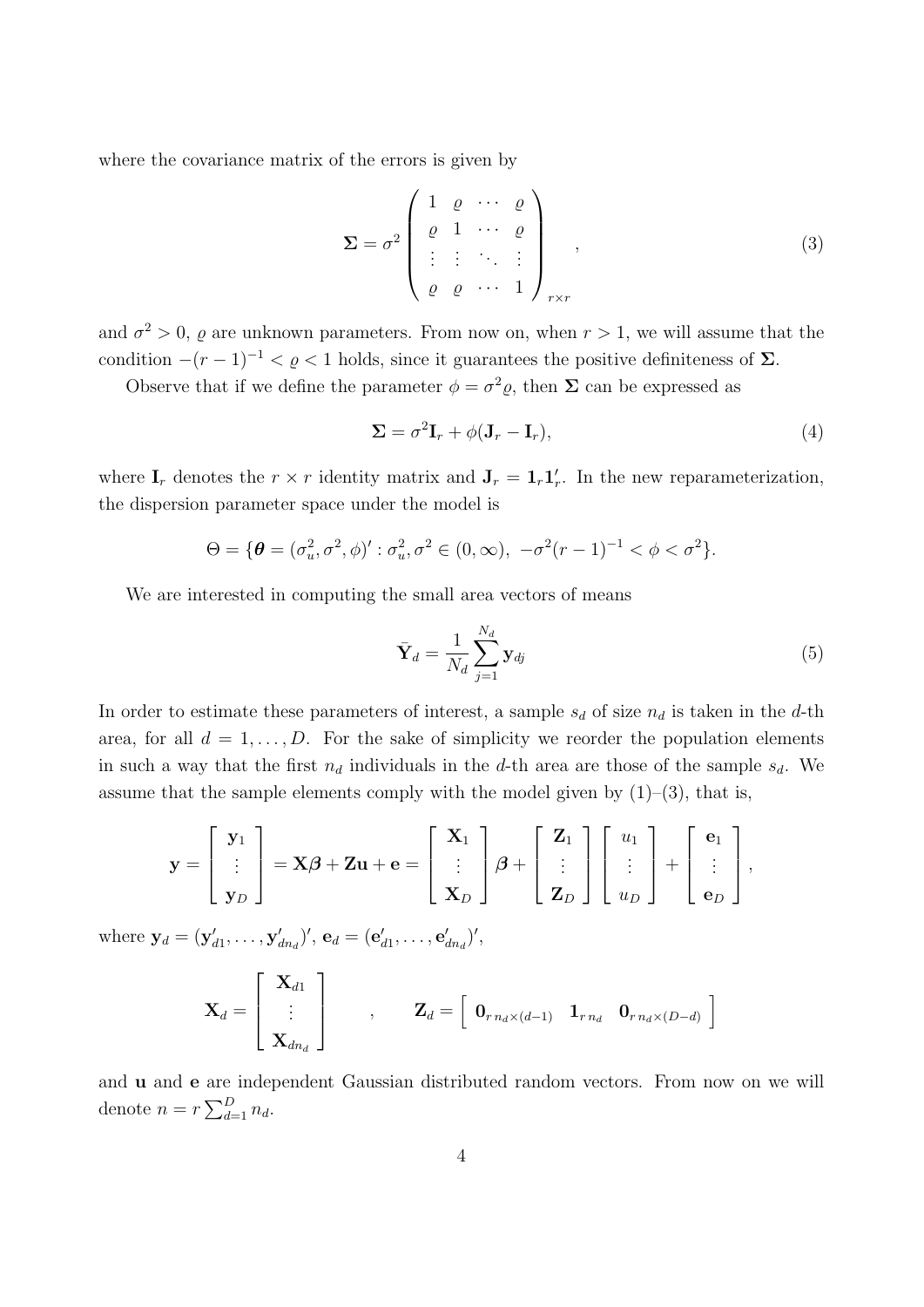### 3 Outline of main results

Observe that each area mean can be split into sampled and nonsampled elements as follows

$$
\bar{\mathbf{Y}}_d = \frac{1}{N_d} \sum_{j \in s_d} \mathbf{y}_{dj} + \frac{1}{N_d} \sum_{j \notin s_d} \mathbf{X}_{dj} \boldsymbol{\beta} + \left(1 - \frac{n_d}{N_d}\right) u_d \mathbf{1}_r + \frac{1}{N_d} \sum_{j \notin s_d} \mathbf{e}_{dj}.
$$

Thus it suffices to predict

$$
\boldsymbol{\tau}_d = \frac{1}{N_d} \sum_{j \notin s_d} \mathbf{X}_{dj} \boldsymbol{\beta} + \left(1 - \frac{n_d}{N_d}\right) u_d \mathbf{1}_r. \tag{6}
$$

Following Henderson (1975), the best linear unbiased predictor (BLUP) of  $\tau_d$  is given by

$$
\mathbf{t}_d = \frac{1}{N_d} \sum_{j \notin s_d} \mathbf{X}_{dj} \; \tilde{\boldsymbol{\beta}} + \left(1 - \frac{n_d}{N_d}\right) \tilde{u}_d \mathbf{1}_r \tag{7}
$$

(see also Rao 2003, p. 110). In this expression,

$$
\tilde{\boldsymbol{\beta}} = (\mathbf{X}'\mathbf{V}^{-1}\mathbf{X})^{-1}\mathbf{X}'\mathbf{V}^{-1}\mathbf{y}
$$

is the maximum likelihood estimator (MLE) of  $\beta$ ,

$$
\tilde{\mathbf{u}} = (\tilde{u}_1, \dots, \tilde{u}_D)' = \sigma_u^2 \mathbf{Z}' \mathbf{V}^{-1} (\mathbf{y} - \mathbf{X}\tilde{\boldsymbol{\beta}})
$$

is the vector of predicted values of the area effects, and  $V$  is the covariance matrix of  $y$ , Var(y). Observe that  $\mathbf{V} = \text{diag}(\mathbf{V}_1, \dots, \mathbf{V}_D)$  with

$$
\mathbf{V}_d = \text{Var}(\mathbf{y}_d) = \sigma_u^2 \mathbf{J}_{rn_d} + \sigma^2 \mathbf{I}_{rn_d} + \phi \text{ diag}(\mathbf{J}_r - \mathbf{I}_r, \dots, \mathbf{J}_r - \mathbf{I}_r).
$$
(8)

Let us denote  $\mathbf{R} = \text{Var}(\mathbf{e}) = \text{diag}\{\Sigma, \dots, \Sigma\}$  and  $\mathbf{G} = \text{Var}(\mathbf{u}) = \sigma_u^2 \mathbf{I}_D$ . Observe that  $\boldsymbol{\tau}_d$ is a vector of type  $K\beta + Mu$ , where

$$
\mathbf{K} = \frac{1}{N_d} \sum_{j \notin s_d} \mathbf{X}_{dj} \quad \text{and} \quad \mathbf{M} = \left(1 - \frac{n_d}{N_d}\right) \left[\begin{array}{cc} \mathbf{0}_{r \times (d-1)} & \mathbf{1}_r & \mathbf{0}_{r \times (D-d)} \end{array}\right]. \tag{9}
$$

Then the mean squared error (MSE) of the BLUP,  $\mathbf{t}_d = \mathbf{K}\tilde{\boldsymbol{\beta}} + \mathbf{M}\tilde{\mathbf{u}}$ , is given by

$$
\begin{aligned} \text{MSE}(\mathbf{t}_d) &= E[(\mathbf{t}_d - \boldsymbol{\tau}_d)(\mathbf{t}_d - \boldsymbol{\tau}_d)'] \\ &= \mathbf{M}(\mathbf{Z}'\mathbf{R}^{-1}\mathbf{Z} + \mathbf{G}^{-1})^{-1}\mathbf{M} + \mathbf{\Lambda}(\mathbf{X}'\mathbf{V}^{-1}\mathbf{X})^{-1}\mathbf{\Lambda}', \end{aligned} \tag{10}
$$

where

$$
\mathbf{\Lambda}=\mathbf{K}-\mathbf{M}(\mathbf{Z}'\mathbf{R}^{-1}\mathbf{Z}+\mathbf{G}^{-1})^{-1}\mathbf{Z}'\mathbf{R}^{-1}\mathbf{X}
$$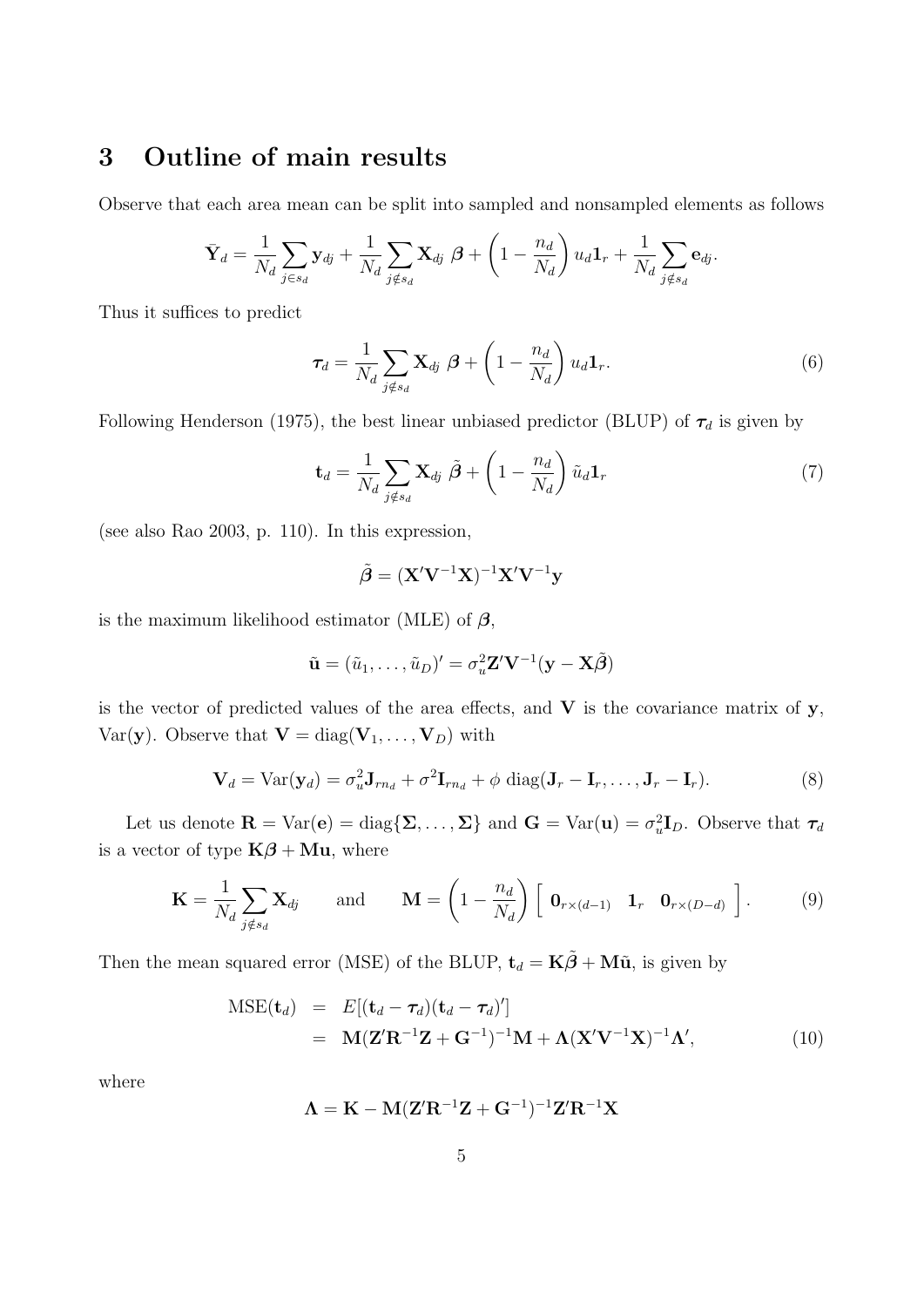(see, e.g., Datta et al., 1999).

Let  $\theta_0 = (\theta_{01}, \theta_{02}, \theta_{03})' \in \text{int}(\Theta)$  denote the true, unknown value of the parameter  $\theta$  in the population. As the BLUP estimator  $t_d$  depends on  $\theta_0$ , we replace this parameter by its MLE estimator  $\hat{\theta} = \hat{\theta}(y) = (\hat{\sigma}_u^2, \hat{\sigma}^2, \hat{\phi})'$ . Thus we obtain the empirical best linear unbiased predictor (EBLUP)  $\hat{\mathbf{t}}_d = \mathbf{t}_d(\hat{\theta})$ , whose mean squared error is

$$
\text{MSE}(\hat{\mathbf{t}}_d) = \text{MSE}(\mathbf{t}_d) + E[(\hat{\mathbf{t}}_d - \mathbf{t}_d)(\hat{\mathbf{t}}_d - \mathbf{t}_d)'],\tag{11}
$$

since  $\hat{\theta}$  is translation invariant (see Kackar and Harville, 1981).

If we substitute  $\beta$  by  $\tilde{\beta}$  in the loglikelihood

$$
l(\boldsymbol{\theta}) = c - \frac{1}{2} \log |\mathbf{V}| - \frac{1}{2} (\mathbf{y} - \mathbf{X}\boldsymbol{\beta})' \mathbf{V}^{-1} (\mathbf{y} - \mathbf{X}\boldsymbol{\beta})
$$

we obtain the profile loglikelihood

$$
l_P(\boldsymbol{\theta}) = c - \frac{1}{2} \log |\mathbf{V}| - \frac{1}{2} \mathbf{y}' \mathbf{P} \mathbf{y},
$$

where  $c$  is a constant and

$$
P = V^{-1} - V^{-1}X(X'V^{-1}X)^{-1}X'V^{-1}.
$$

Observe that the MLE  $\hat{\theta}$  is also a solution to the equation  $\partial l_P / \partial \theta = 0$ .

In Theorem 1, conditions on the model  $(1)$ – $(3)$  are given, under which the second term in (11) can be expressed as

$$
E[(\hat{\mathbf{t}}_d - \mathbf{t}_d)(\hat{\mathbf{t}}_d - \mathbf{t}_d)'] = \left[E[(\mathbf{h}'_{dk}\mathcal{I}^{-1}\mathbf{s})(\mathbf{h}'_{d\ell}\mathcal{I}^{-1}\mathbf{s})]\right]_{k,\ell=1}^r + [o(D^{-1})]_{r \times r},\tag{12}
$$

where, for  $\mathbf{t}_d = (t_{d1}, \ldots, t_{dr})'$ ,

$$
\mathbf{h}_{dk} = \left. \frac{\partial t_{dk}}{\partial \boldsymbol{\theta}} \right|_{\boldsymbol{\theta}_0}, \quad \mathbf{s} = \left. \frac{\partial l_P}{\partial \boldsymbol{\theta}} \right|_{\boldsymbol{\theta}_0} \quad \text{and} \quad \mathcal{I} = E \left( -\frac{\partial^2 l_P}{\partial \boldsymbol{\theta}^2} \bigg|_{\boldsymbol{\theta}_0} \right). \tag{13}
$$

The last two quantities, s and  $\mathcal{I}$ , are the scores vector and the Fisher information matrix respectively. Plugging expression (12) into (11) yields the following decomposition

$$
\text{MSE}(\hat{\mathbf{t}}_d) = \text{MSE}(\mathbf{t}_d) + \left[ E[(\mathbf{h}_{dk}' \mathcal{I}^{-1} \mathbf{s})(\mathbf{h}_{dk}' \mathcal{I}^{-1} \mathbf{s})] \right]_{k,\ell=1}^r + [o(D^{-1})]_{r \times r}.
$$
 (14)

Finally the following spelled-out formula is proved in Theorem 2

$$
E[(\mathbf{h}_{dk}'\mathcal{I}^{-1}\mathbf{s})(\mathbf{h}_{dk}'\mathcal{I}^{-1}\mathbf{s})] = \text{tr}\left(\frac{\partial \gamma_d'}{\partial \boldsymbol{\theta}}\mathbf{V}\frac{\partial \gamma_d}{\partial \boldsymbol{\theta}}\mathcal{I}^{-1}\right)\bigg|_{\boldsymbol{\theta}_0} + o(D^{-1}), \qquad k, \ell = 1, \ldots, r,
$$

with  $\gamma_d = (1 - n_d/N_d)\sigma_u^2 \mathbf{V}^{-1}\mathbf{m}_d$ , where  $\mathbf{m}_d$  denotes the d-th column of **Z**. As a consequence, we have

$$
\text{MSE}(\hat{\mathbf{t}}_d) = \text{MSE}(\mathbf{t}_d) + \mathbf{J}_r \, \text{tr}\left(\frac{\partial \boldsymbol{\gamma}_d'}{\partial \boldsymbol{\theta}} \mathbf{V} \frac{\partial \boldsymbol{\gamma}_d}{\partial \boldsymbol{\theta}} \mathcal{I}^{-1}\right)\bigg|_{\boldsymbol{\theta}_0} + [o(D^{-1})]_{r \times r}.
$$
 (15)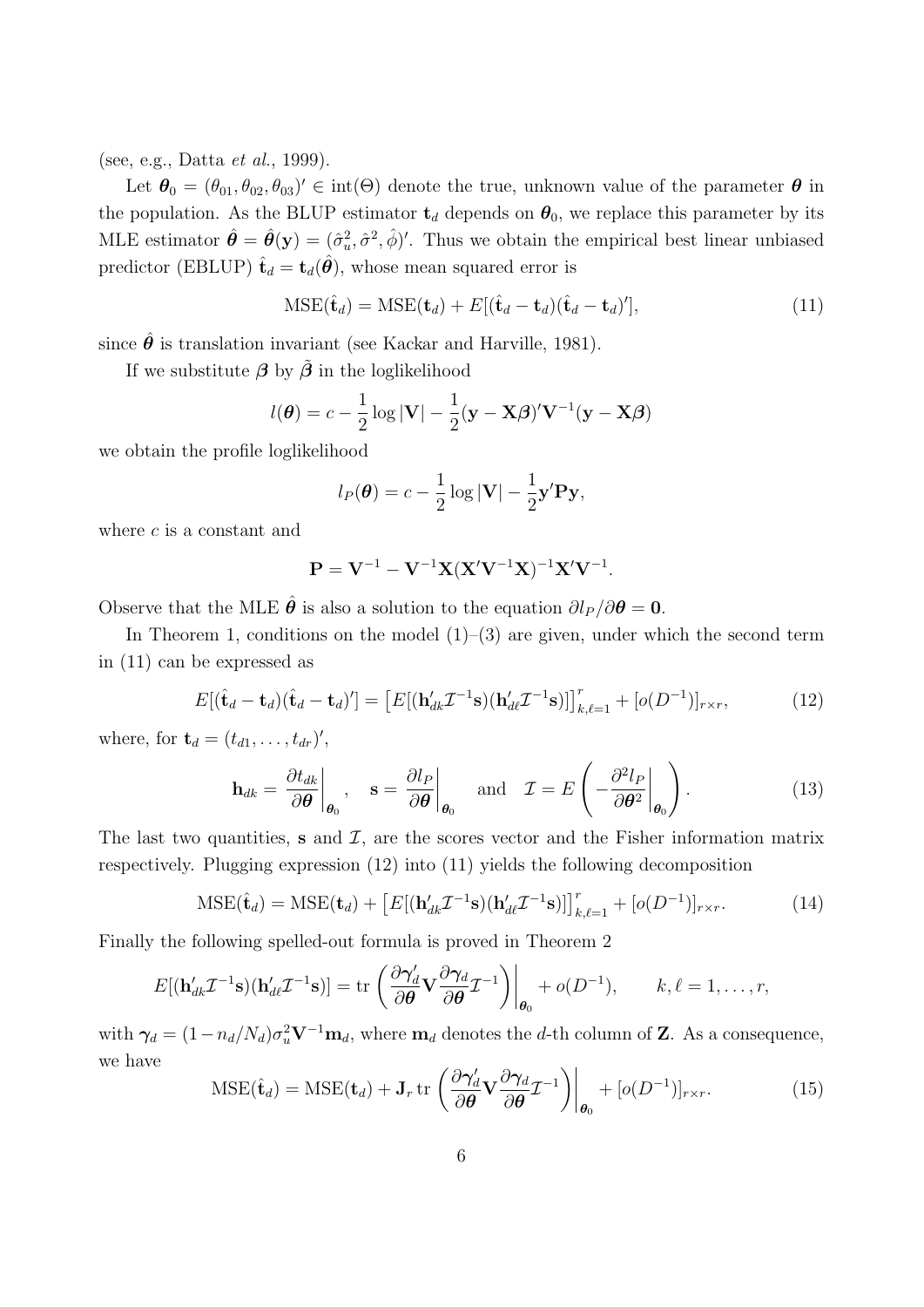#### 4 Theorems and proofs

In the following, we use the notation  $\lambda_{\min}(\mathbf{B})$  and  $\lambda_{\max}(\mathbf{B})$  for the minimum and maximum eigenvalues respectively of a square matrix **B**,  $\|\mathbf{B}\| = \lambda_{\max}^{1/2} (\mathbf{B}'\mathbf{B})$ ,  $\|\mathbf{B}\|_2 = \text{tr}^{1/2}(\mathbf{B}'\mathbf{B})$ ,  $\mathbf{\Delta}_i =$  $\partial \mathbf{V}/\partial \theta_i$  and  $\mathbf{\Delta}_{id} = \partial \mathbf{V}_d/\partial \theta_i$ , for  $i = 1, 2, 3, d = 1, ..., D$ . Throughout this work we will make use of the hypotheses stated below, where  $V_0$  denotes V evaluated at  $\theta_0$ .

- (A1)  $p < \infty$  and  $r < \infty$ .
- (A2)  $\liminf_{D \to \infty} D^{-1} \lambda_{\min}(\mathbf{X}'\mathbf{X}) > 0.$
- $(A3)$  All the possible values of the elements of **X** are uniformly bounded.
- (A4) lim sup  $D\rightarrow\infty$ max  $n_d < \infty$  and  $\liminf_{D \to \infty} \min_{1 \le d \le D} n_d > 0$ .
- (A5)  $\liminf_{D \to \infty} D^{-1} \lambda_{\min}(\mathcal{I}) > 0.$

The following result provides the convergence rate of  $\hat{\theta}$  to  $\theta_0$  as  $D \to \infty$ , together with an asymptotic representation of  $\hat{\theta} - \theta_0$  which will be used in the proof of Theorem 1.

**Lemma 1 :** Let the multivariate model  $(1)$ – $(3)$  satisfy assumptions  $(A1)$ ,  $(A4)$  and  $(A5)$ . Then, for any  $0 < \eta < 1$ , there exists a set B on which, for large D, it holds that  $|\hat{\theta} - \hat{\theta}|$  $|\boldsymbol{\theta}_0| < D^{-\eta/2}$  and  $|\hat{\boldsymbol{\theta}} - \boldsymbol{\theta}_0 - \mathcal{I}^{-1} \mathbf{s}| \le D^{-\eta} u$ , with  $E(u^g)$  bounded for  $g > 0$ . Furthermore  $P(\mathcal{B}^c) = O(D^{-\zeta g/2}),$  where  $\zeta = \min(1/4, 1 - \eta).$ 

**Proof:** It suffices to check that the hypotheses in Theorem 2.1 of Das *et al.* (2004) are satisfied for the profile loglikelihood  $l<sub>P</sub>$ . More concretely, we have to see if conditions (i) and (ii) below hold:

- (i)  $\liminf_{D\to\infty} D^{-1}\lambda_{\min}(\mathcal{I}) < \infty$ .
- (ii) The q-th moments  $(q > 0)$  of the following variables are bounded,

$$
\frac{1}{\sqrt{D}} \left| \frac{\partial l_P}{\partial \theta_i} \bigg|_{\theta_0} \right|, \quad \frac{1}{D} \left| \frac{\partial^2 l_P}{\partial \theta_i \partial \theta_j} \bigg|_{\theta_0} - E \left( \frac{\partial^2 l_P}{\partial \theta_i \partial \theta_j} \bigg|_{\theta_0} \right) \right|, \quad \frac{1}{D} \sup_{\theta \in S_{\delta}} \left| \frac{\partial^3 l_P}{\partial \theta_i \partial \theta_j \partial \theta_k} \right|,
$$

where the expectations are taken at  $\bm{\theta}_0$  and  $S_\delta = S_\delta(\bm{\theta}_0) = \{\bm{\theta}: |\theta_i - \theta_{0i}| \leq \delta, \ i = 1, 2, 3\},$ for some  $\delta > 0$ .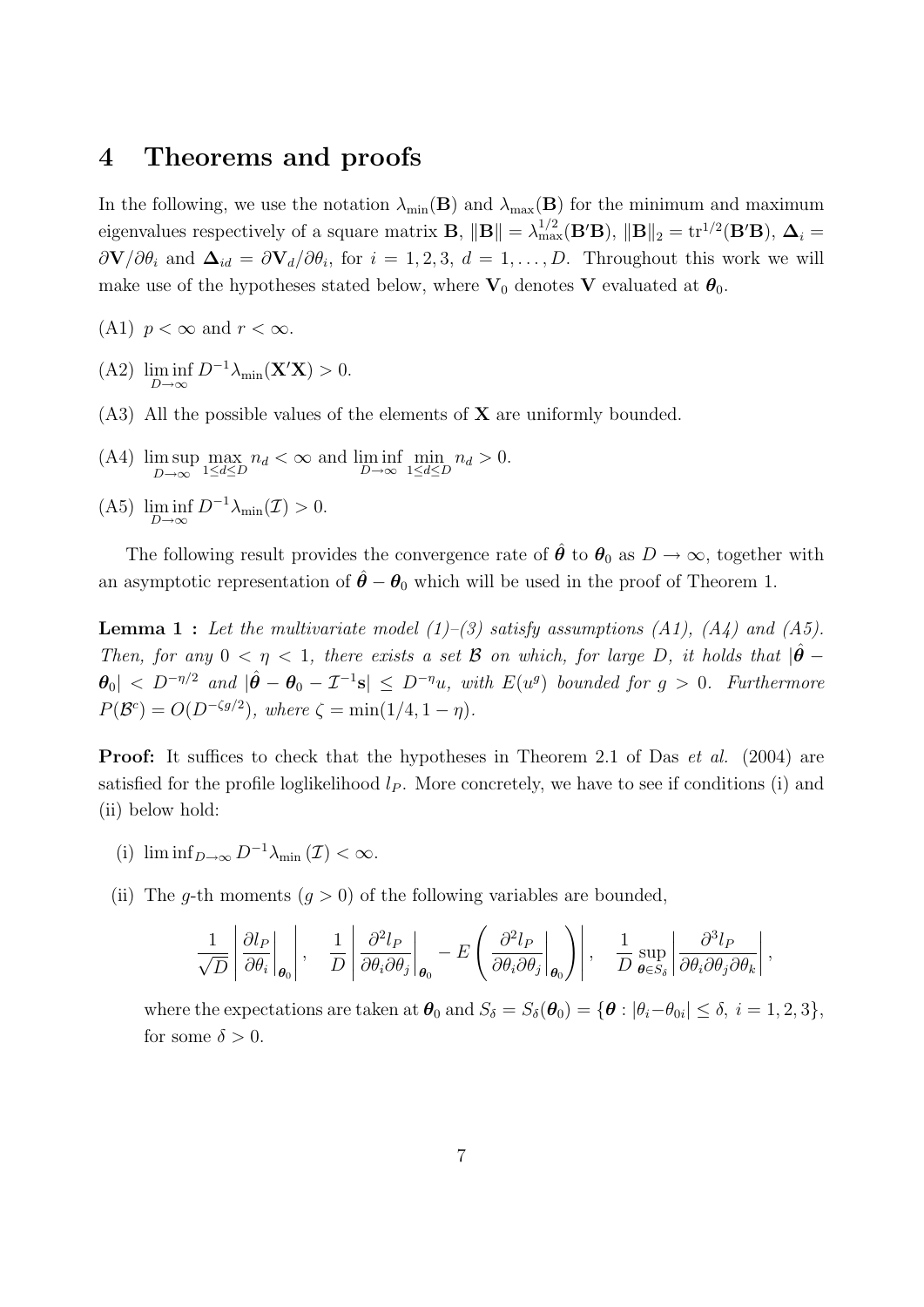The first order partial derivatives of  $l_P$  are given by

$$
\frac{\partial l_P}{\partial \theta_i} = -\frac{1}{2} tr(\mathbf{V}^{-1} \boldsymbol{\Delta}_i) + \frac{1}{2} \mathbf{y}' \mathbf{P} \boldsymbol{\Delta}_i \mathbf{P} \mathbf{y},
$$
\n(16)

$$
\frac{\partial^2 l_P}{\partial \theta_i \partial \theta_j} = \frac{1}{2} tr(\mathbf{V}^{-1} \boldsymbol{\Delta}_i \mathbf{V}^{-1} \boldsymbol{\Delta}_j) - \mathbf{y}' \mathbf{P} \boldsymbol{\Delta}_i \mathbf{P} \boldsymbol{\Delta}_j \mathbf{P} \mathbf{y}, \qquad (17)
$$

$$
\frac{\partial^3 l_P}{\partial \theta_i \partial \theta_j \partial \theta_k} = -\text{tr}(\mathbf{V}^{-1} \boldsymbol{\Delta}_k \mathbf{V}^{-1} \boldsymbol{\Delta}_j \mathbf{V}^{-1} \boldsymbol{\Delta}_i) + \mathbf{y}' \mathbf{P} \boldsymbol{\Delta}_k \mathbf{P} \boldsymbol{\Delta}_j \mathbf{P} \boldsymbol{\Delta}_i \mathbf{P} \mathbf{y} + \mathbf{y}' \mathbf{P} \boldsymbol{\Delta}_j \mathbf{P} \boldsymbol{\Delta}_k \mathbf{P} \boldsymbol{\Delta}_i \mathbf{P} \mathbf{y} + \mathbf{y}' \mathbf{P} \boldsymbol{\Delta}_j \mathbf{P} \boldsymbol{\Delta}_k \mathbf{P} \mathbf{y},
$$
(18)

for  $i, j, k = 1, 2, 3$ . Thus the  $(i, j)$ -th element of  $\mathcal I$  is

$$
\mathcal{I}_{ij} = E\left(-\frac{\partial^2 l_P}{\partial \theta_i \partial \theta_j}\bigg|_{\theta_0}\right) = -\frac{1}{2} \text{tr}\left(\mathbf{V}_0^{-1} \boldsymbol{\Delta}_i \mathbf{V}_0^{-1} \boldsymbol{\Delta}_j\right) + \text{tr}\left(\mathbf{P}_0 \boldsymbol{\Delta}_i \mathbf{P}_0 \boldsymbol{\Delta}_j\right),\tag{19}
$$

where  $\mathbf{P}_0$  is matrix  $\mathbf{P}$  evaluated at  $\pmb{\theta}_0.$ 

To prove condition (i) it is enough to see that the following stronger condition holds

$$
\liminf_{D \to \infty} \left( D^{-1} \mathcal{I}_{ii} \right) < \infty, \qquad i = 1, 2, 3. \tag{20}
$$

In order to do this observe that

$$
|\mathcal{I}_{ii} - \frac{1}{2} \text{tr}(\mathbf{V}_0^{-1} \boldsymbol{\Delta}_i)^2| \leq |\text{tr}(\mathbf{W} \Delta_i \mathbf{V}_0^{-1} \Delta_i)| + |\text{tr}(\mathbf{W} \Delta_i \mathbf{P}_0 \Delta_i)|, \tag{21}
$$

where  $\mathbf{W} = \mathbf{V}_0^{-1} - \mathbf{P}_0$ . Now let us prove that the two terms on the right-hand side of last inequality are bounded. Indeed,

$$
|\mathrm{tr}(\mathbf{W}\boldsymbol{\Delta}_{i}\mathbf{V}_{0}^{-1}\boldsymbol{\Delta}_{i})| = |\mathrm{tr}(\mathbf{V}_{0}^{-1}\mathbf{X}(\mathbf{X}'\mathbf{V}_{0}^{-1}\mathbf{X})^{-1}\mathbf{X}'\mathbf{V}_{0}^{-1}\boldsymbol{\Delta}_{i}\mathbf{V}_{0}^{-1}\boldsymbol{\Delta}_{i})|
$$
  
\n
$$
\leq p\|\mathbf{V}_{0}^{-1/2}\boldsymbol{\Delta}_{i}\mathbf{V}_{0}^{-1}\mathbf{X}(\mathbf{X}'\mathbf{V}_{0}^{-1}\mathbf{X})^{-1/2}\|^{2}
$$
  
\n
$$
\leq p\lambda_{\min}^{-2}(\mathbf{V}_{0})\|\boldsymbol{\Delta}_{i}\|^{2}\|\mathbf{V}_{0}^{-1/2}\mathbf{X}(\mathbf{X}'\mathbf{V}_{0}^{-1}\mathbf{X})^{-1/2}\|^{2}
$$

By assumptions (A1) and (A4), all the terms in this last product are bounded. In a similar way it can be proved that  $|\text{tr}(\mathbf{W}\boldsymbol{\Delta}_i\mathbf{P}_0\boldsymbol{\Delta}_i)|$  is bounded. Therefore

$$
\lim_{D\to\infty} D^{-1}\left(\mathcal{I}_{ii} - \frac{1}{2}\mathrm{tr}(\mathbf{V}_0^{-1}\boldsymbol{\Delta}_i)^2\right) = 0.
$$

Taking advantage of the block-diagonal structure of the matrices  $V_0^{-1}$  and  $\Delta_i$ , it is easy to see that, under assumptions (A1) and (A4),  $tr(\mathbf{V}_0^{-1}\boldsymbol{\Delta}_i)^2$  is of exact order D. This implies the statement in (20).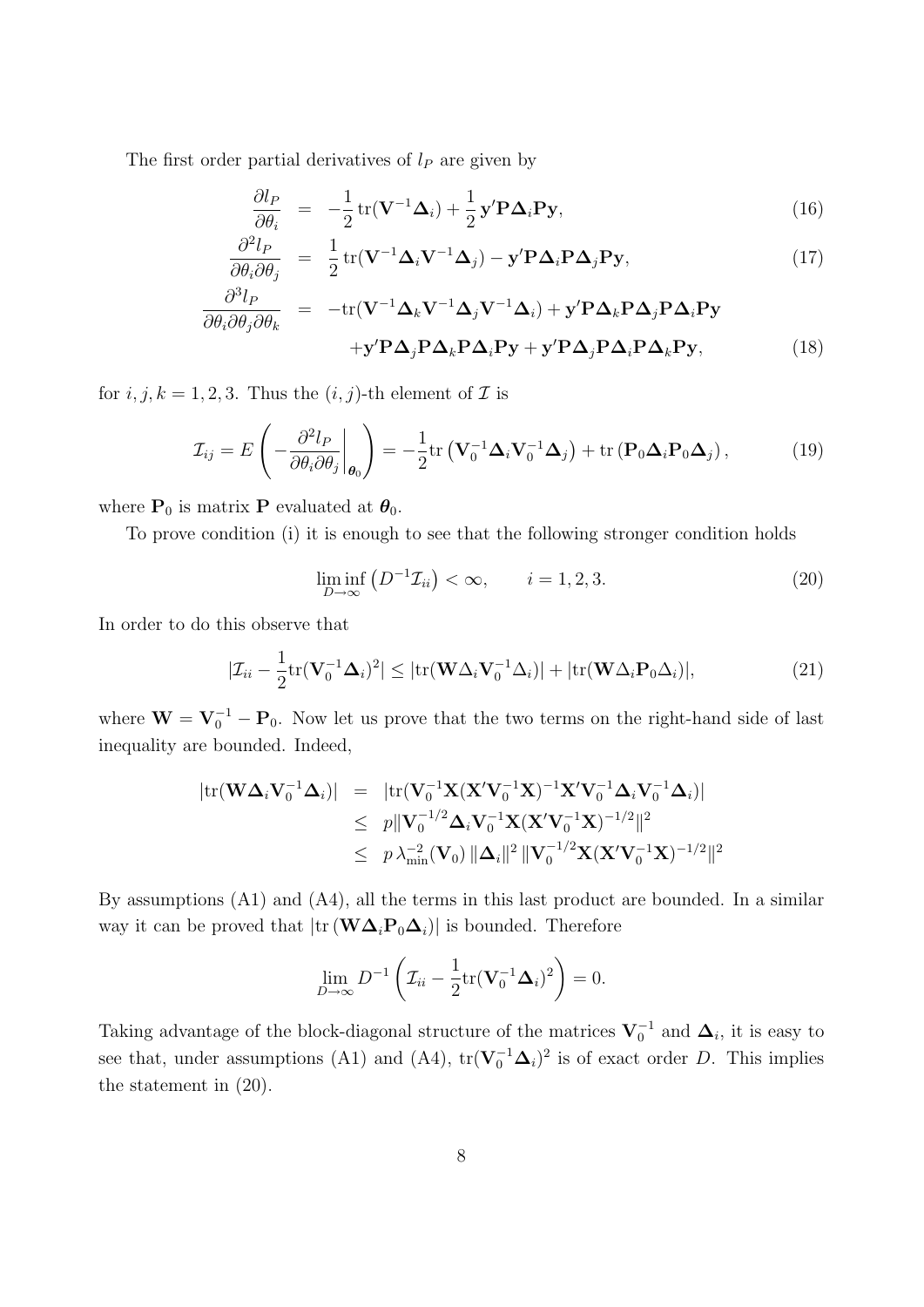Let us now prove condition (ii). It suffices to consider  $g \geq 2$ . By (16) and Minkowski inequality it can be seen that

$$
E\left(\frac{1}{\sqrt{D}}\left|\frac{\partial l_P}{\partial \theta_i}\right|\right)^g = \frac{1}{D^{g/2}2^g}E|\boldsymbol{\xi}'\mathbf{M}\boldsymbol{\xi} - \text{tr}(\mathbf{V}_0^{-1}\boldsymbol{\Delta}_i)|^g
$$
(22)

$$
\leq \frac{1}{D^{g/2}2^g} \left[ (E|\boldsymbol{\xi}'\mathbf{M}\boldsymbol{\xi} - E(\boldsymbol{\xi}'\mathbf{M}\boldsymbol{\xi})|^g)^{1/g} + |\text{tr}(\mathbf{P}_0\boldsymbol{\Delta}_i) - \text{tr}(\mathbf{V}_0^{-1}\boldsymbol{\Delta}_i)| \right]^g, \tag{23}
$$

where  $\mathbf{M} = \mathbf{V}_0^{1/2} \mathbf{P}_0 \boldsymbol{\Delta}_i \mathbf{P}_0 \mathbf{V}_0^{1/2}$  $N_n(0, I_n)$ . For  $N_n(0, I_n)$ . For  $i = 1, 2$  the term in (23) can be bounded in the following way

$$
|\mathrm{tr}(\mathbf{P}_0\boldsymbol{\Delta}_i) - \mathrm{tr}(\mathbf{V}_0^{-1}\boldsymbol{\Delta}_i)| \le p \|\mathbf{B}_i\|^2 \lambda_{\min}^{-1}(\mathbf{V}_0) \|\mathbf{V}_0^{-1/2}\mathbf{X}(\mathbf{X}\mathbf{V}_0^{-1}\mathbf{X})^{-1/2}\|^2, \tag{24}
$$

with  $\mathbf{B}_i$  given by  $\mathbf{\Delta}_i = \mathbf{B}_i' \mathbf{B}_i$ . For  $i = 3$  the proof is analogous. Using (A1) and (A4) we have that all the terms appearing in the product on the right-hand side of (24) are bounded. On the other hand, by Lemma 5.1 in Das *et al.* (2004), we have that, for some constant  $c$ depending only on  $g$ ,

$$
E|\boldsymbol{\xi}'\mathbf{M}\boldsymbol{\xi} - E(\boldsymbol{\xi}'\mathbf{M}\boldsymbol{\xi})|^g \le c \|\mathbf{M}\|_2^g = c \operatorname{tr}^{g/2}(\boldsymbol{\Delta}_i \mathbf{P}_0)^2.
$$

This, together with the fact that  $tr(\mathbf{\Delta}_i \mathbf{P}_0)^2$  is  $O(D)$ , implies that the left-hand side of (22) is bounded.

Concerning the second-order derivatives of the profile log-likelihood, remark that, by (17) and (19), we intend to prove that the term

$$
\frac{1}{D^g} E|\mathbf{y}' \mathbf{P}_0 \Delta_i \mathbf{P}_0 \Delta_j \mathbf{P}_0 \mathbf{y} - \text{tr}(\mathbf{P}_0 \Delta_i \mathbf{P}_0 \Delta_j)|^g, \tag{25}
$$

is bounded. Indeed, denoting  $\mathbf{M} = \mathbf{V}_0^{1/2} \mathbf{P}_0 \mathbf{\Delta}_j \mathbf{P}_0 \mathbf{\Delta}_i \mathbf{P}_0 \mathbf{V}_0^{1/2}$  $_0^{1/2}$  the expression in (25) can be rewritten as

$$
\frac{1}{D^g}E|\boldsymbol{\xi}'\mathbf{M}\boldsymbol{\xi}-E(\boldsymbol{\xi}'\mathbf{M}\boldsymbol{\xi})|^g\leq \frac{1}{D^g}c\|\mathbf{M}\|_2^g,
$$

where once more we have used Lemma 5.1 in Das *et al.*  $(2004)$ . By applying Lemma 5.2 of the same authors it is easy to show that  $||M||_2 \le ||\Delta_i P_0||_2 ||\Delta_j P_0||_2 = O(D)$  and this finishes the proof that (25) is bounded.

Finally it just remains to prove the claim, stated in (ii), about the third-order partial derivatives of  $l_P$ . By (18) and Minkowski inequality, it suffices to bound the following two terms, for  $i, j, k = 1, 2, 3$ ,

$$
\frac{1}{D^g} E \left( \sup_{\boldsymbol{\theta} \in S_{\delta}} |\mathbf{y}' \mathbf{P} \Delta_k \mathbf{P} \Delta_j \mathbf{P} \Delta_i \mathbf{P} \mathbf{y}| \right)^g
$$
\n(26)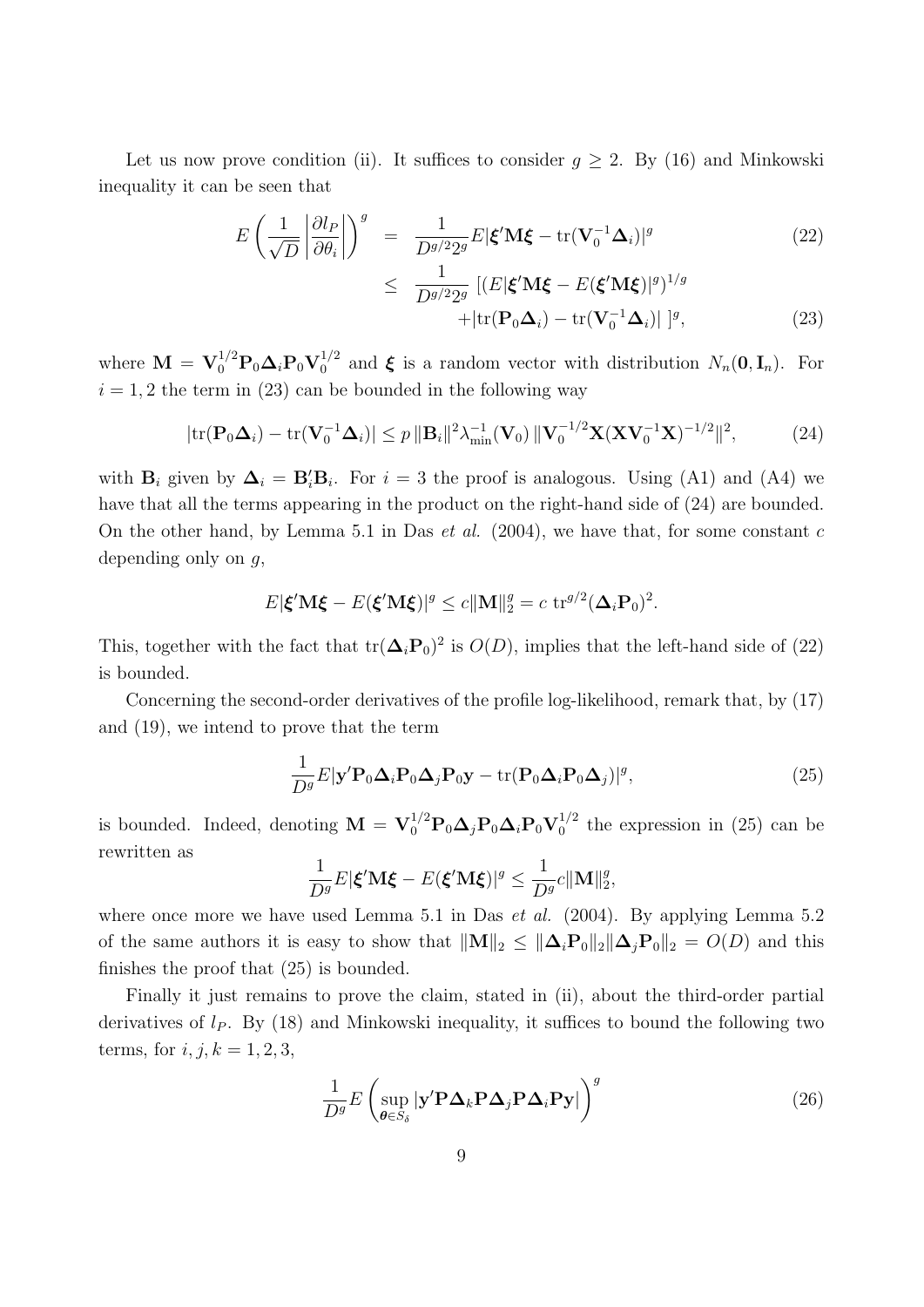and

$$
\frac{1}{D} \sup_{\boldsymbol{\theta} \in S_{\delta}} |\text{tr}(\mathbf{V}^{-1} \boldsymbol{\Delta}_k \mathbf{V}^{-1} \boldsymbol{\Delta}_j \mathbf{V}^{-1} \boldsymbol{\Delta}_i)|. \tag{27}
$$

The second term can be bounded noting that

$$
|\mathrm{tr}(\mathbf{V}^{-1}\boldsymbol{\Delta}_k\mathbf{V}^{-1}\boldsymbol{\Delta}_j\mathbf{V}^{-1}\boldsymbol{\Delta}_i)| \leq r \sum_{d=1}^D n_d \|\mathbf{V}_d^{-1}\|^3 \|\|\boldsymbol{\Delta}_{di}\|\|\boldsymbol{\Delta}_{dj}\|\|\boldsymbol{\Delta}_{dk}\|.
$$

We know that  $\|\mathbf{\Delta}_{di}\| = O(1)$ ,  $i = 1, 2, 3$  and  $\|\mathbf{V}_d^{-1}\| \leq \lambda_{\min}^{-2}(\mathbf{V}_d)$ . When  $\phi \geq 0$ , it holds that  $\lambda_{\min}(\mathbf{V}_d) \geq \sigma^2 - \phi$ . By taking  $\delta > 0$  small we can get  $\sigma^2 - \phi > c > 0$ , for a constant c independent of  $\theta$ . For  $\phi < 0$ , the term  $\lambda_{\min}(\mathbf{V}_d)$  can be proved to be bounded away from zero analogously. This means that  $(27)$  is  $O(1)$ .

Concerning the term (26), there exists an  $n \times (n-p)$  matrix **F**, not depending on  $\theta$ , such that  $\mathbf{F}'\mathbf{X} = \mathbf{0}$ ,  $\text{rg}(\mathbf{F}) = n - p$  and  $\mathbf{P} = \mathbf{F}(\mathbf{F}'\mathbf{V}\mathbf{F})^{-1}\mathbf{F}'$  (see Searle *et al.* 1992, p. 451). Let us define  $\mathbf{z} = \mathbf{F}'\mathbf{y}$ ,  $\mathbf{H} = (\mathbf{F}'\mathbf{V}\mathbf{F})^{-1}$  and  $\mathbf{K}_i = \mathbf{F}'\mathbf{\Delta}_i\mathbf{F}$ , for  $i = 1, 2, 3$ . Then, we have

$$
\mathbf{y}'\mathbf{P}\mathbf{\Delta}_k\mathbf{P}\mathbf{\Delta}_j\mathbf{P}\mathbf{\Delta}_i\mathbf{P}\mathbf{y} = \mathbf{z}'\mathbf{H}\mathbf{K}_k\mathbf{H}\mathbf{K}_j\mathbf{H}\mathbf{K}_i\mathbf{H}\mathbf{z} \leq |\mathbf{z}'\mathbf{H}_0^{1/2}|^2||\mathbf{H}_0^{-1/2}\mathbf{H}\mathbf{K}_k\mathbf{H}\mathbf{K}_j\mathbf{H}\mathbf{K}_i\mathbf{H}\mathbf{H}_0^{-1/2}||.
$$

Therefore,

$$
E\left(\sup_{\theta\in S_{\delta}}|\mathbf{y}'\mathbf{P}\Delta_{k}\mathbf{P}\Delta_{j}\mathbf{P}\Delta_{i}\mathbf{P}\mathbf{y}|\right)^{g}
$$
  

$$
\leq \left(\sup_{\theta\in S_{\delta}}\|\mathbf{H}_{0}^{-1/2}\mathbf{HK}_{k}\mathbf{HK}_{j}\mathbf{HK}_{i}\mathbf{HH}_{0}^{-1/2}\|\right)^{g}E\left(|\mathbf{z}'\mathbf{H}_{0}\mathbf{z}|^{g}\right).
$$
 (28)

To see that  $E(|\mathbf{z}'\mathbf{H}_0\mathbf{z}|^g) = O(D^g)$ , it suffices to observe that  $\mathbf{z}'\mathbf{H}_0\mathbf{z}$  follows a  $\mathcal{X}_{n-p}^2$  distribution. Finally it just remains to check that the first term on the right-hand side of (28) is bounded. Indeed, observe that

$$
\|\mathbf{H}_{0}^{-1/2}\mathbf{H}\mathbf{K}_{k}\mathbf{H}\mathbf{K}_{j}\mathbf{H}\mathbf{K}_{i}\mathbf{H}\mathbf{H}_{0}^{-1/2}\| = \|\mathbf{V}_{0}\mathbf{P}\mathbf{\Delta}_{k}\mathbf{P}\mathbf{\Delta}_{j}\mathbf{P}\mathbf{\Delta}_{i}\mathbf{P}\| \leq \|\mathbf{V}_{0}\|\|\mathbf{P}\mathbf{\Delta}_{k}\|\|\mathbf{P}\mathbf{\Delta}_{j}\|\mathbf{P}\mathbf{\Delta}_{i}\|\|\mathbf{P}\|.
$$

By assumptions (A1) and (A4), we know that  $\|\mathbf{V}_0\|$  is bounded. It can also be seen that

$$
\|\mathbf{P}\mathbf{\Delta}_i\| \leq \lambda_{\min}^{-1}(\mathbf{V})\,\lambda_{\max}^{1/2}(\mathbf{\Delta}_i^2),
$$

which is bounded for  $\delta$  sufficiently small.  $\Box$ 

**Lemma 2**: Let the multivariate model  $(1)$ – $(3)$  satisfy assumptions  $(A1)$ – $(A5)$  and let the parameter space be

$$
\tilde{\Theta} = \Theta \cap \{ \theta = (\sigma_u^2, \sigma^2, \phi) : \sigma_u^2 \le C_u, \ \sigma^2 \le C_e, \ c_e - \sigma^2 (r - 1)^{-1} \le \phi \le \sigma^2 - c'_e \}
$$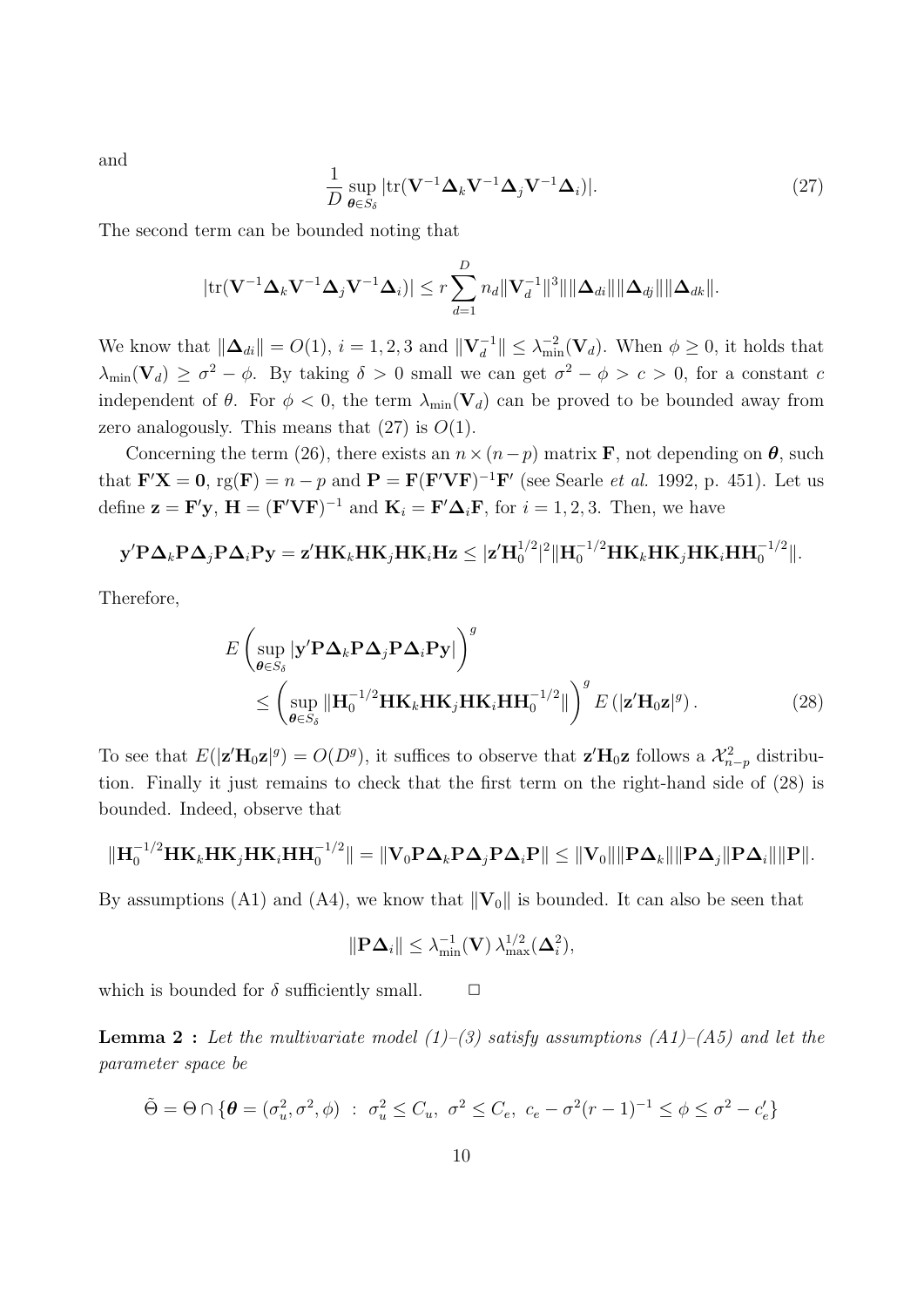for some fixed constants  $C_u, C_e, c_e, c_e' > 0$ . Assume that  $\boldsymbol{\theta}_0 \in \it int(\tilde{\Theta})$ . Then there exists a constant  $\delta > 0$  such that each of the components of the BLUP  $\mathbf{t}_d = (t_{d1}, \ldots, t_{dr})'$ , given in (7) with  $\boldsymbol{\theta} = \boldsymbol{\theta}_0$ , can be expressed in the form

$$
t_{dk} = t_{dk}(\boldsymbol{\theta}_0, \mathbf{y}) = \sum_{q=1}^K \lambda_{kq}(\boldsymbol{\theta}_0) W_q(\mathbf{y}), \qquad k = 1, \dots, r,
$$
\n(29)

where  $K = O(D)$ , and the following terms are bounded

$$
\max_{1 \leq q \leq K} E|W_q(\mathbf{y})|^b, \quad \max_{1 \leq q \leq K} \sup_{\boldsymbol{\theta} \in \tilde{\Theta}} |\lambda_{kq}(\boldsymbol{\theta})|, \quad \sum_{q=1}^K \left| \frac{\partial \lambda_{kq}}{\partial \boldsymbol{\theta}} \bigg|_{\boldsymbol{\theta}_0} \right|, \quad \sum_{q=1}^K \sup_{|\boldsymbol{\theta} - \boldsymbol{\theta}_0| < \delta} \left\| \frac{\partial^2 \lambda_{kq}}{\partial \boldsymbol{\theta}^2} \right\|, \tag{30}
$$

for all  $b > 0$ .

**Proof:** Let  $\mathbf{x}_{djk}$  denote the k-th row of  $\mathbf{X}_{dj}$  and  $\mathbf{Q} = (\mathbf{X}'\mathbf{V}^{-1}\mathbf{X})^{-1}$ . Then

$$
t_{dk}(\boldsymbol{\theta}, \mathbf{y}) = \mathbf{a}'(\boldsymbol{\theta})\mathbf{y} + \mathbf{b}'(\boldsymbol{\theta})\mathbf{y}_d + \mathbf{c}'(\boldsymbol{\theta})\mathbf{y},
$$

where **a**, **b** and **c** are  $(n \times 1)$ ,  $(rn_d \times 1)$  and  $(n \times 1)$  vectors respectively given by

$$
\mathbf{a}'(\boldsymbol{\theta}) = \frac{1}{N_d} \sum_{j \notin s_d} \mathbf{x}_{djk} \mathbf{Q} \mathbf{X}' \mathbf{V}^{-1},
$$
  
\n
$$
\mathbf{b}'(\boldsymbol{\theta}) = \left(1 - \frac{n_d}{N_d}\right) \sigma_u^2 \mathbf{1}'_{r n_d} \mathbf{V}_d^{-1},
$$
  
\n
$$
\mathbf{c}'(\boldsymbol{\theta}) = -\left(1 - \frac{n_d}{N_d}\right) \sigma_u^2 \mathbf{1}'_{r n_d} \mathbf{V}_d^{-1} \mathbf{X}_d \mathbf{Q} \mathbf{X}' \mathbf{V}^{-1}.
$$

Since the terms  $\lambda_{kq}$  in (29) are actually given by the components of vectors **a**, **b** and **c**, we have  $K = 2n + rn_d$ , which is  $O(D)$  under assumptions (A1) and (A4). On the other hand, each  $W_q(\mathbf{y})$  in (29) is just a component of y. The normality assumption of the model yields the boundedness of the first term in (30).

It is clear that the second term in (30) is bounded if the suprema over  $\theta$  of  $|a|, |b|$  and |c| respectively are bounded. To check this point, observe that

$$
\begin{array}{lcl} |\mathbf{a}| & \leq & \frac{1}{N_d} \sum_{j \notin s_d} |\mathbf{x}_{djk}| \, \lambda_{\max}^{1/2}(\mathbf{Q}) \, \lambda_{\min}^{-1/2}(\mathbf{V}), \\ |\mathbf{b}| & \leq & \sigma_u^2 \, r \, n_d \, \lambda_{\min}^{-1}(\mathbf{V}_d) \\ |\mathbf{c}| & \leq & \sigma_u^2 \, r \, n_d \, \lambda_{\min}^{-3/2}(\mathbf{V}_d) \|\mathbf{X}_d\| \, \lambda_{\max}^{1/2}(\mathbf{Q}), \end{array}
$$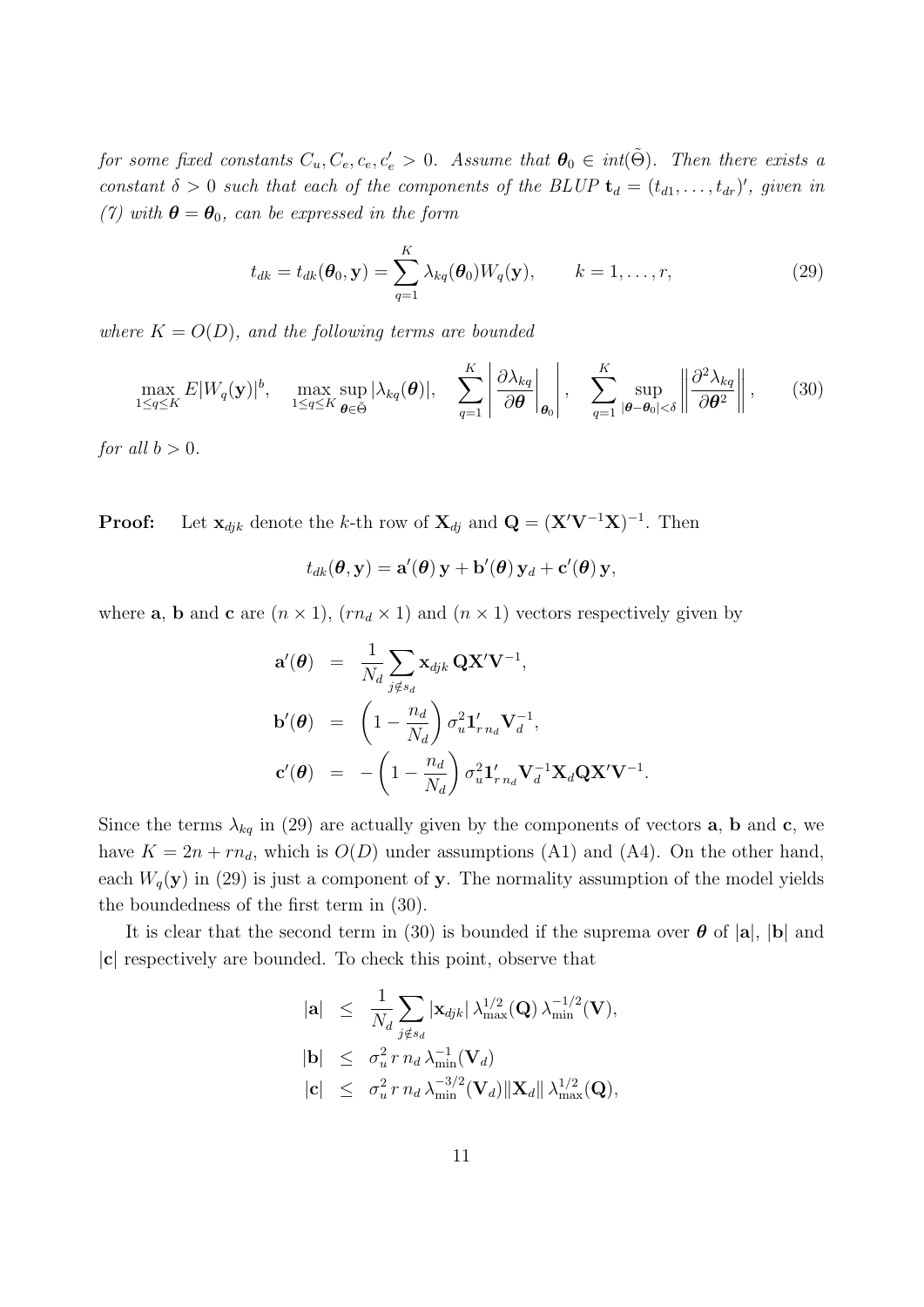with  $\lambda_{\min}(\mathbf{V}_d) \geq \lambda_{\min}(\mathbf{V})$ , and where  $\lambda_{\min}(\mathbf{V})$  is bounded away from zero over  $\tilde{\Theta}$ . Further,

$$
\lambda_{\max}(\mathbf{Q}) = \left(\min_{\mathbf{v}} \frac{\mathbf{v}' \mathbf{X}' \mathbf{V}^{-1} \mathbf{X} \mathbf{v}}{\mathbf{v}' \mathbf{v}}\right)^{-1} \leq \lambda_{\max}(\mathbf{V}) \lambda_{\min}^{-1}(\mathbf{X}' \mathbf{X}).
$$
\n(31)

This means that, by assumptions  $(A1)$ – $(A3)$ ,  $|a|$ ,  $|b|$  and  $|c|$  are uniformly bounded over  $\theta \in \tilde{\Theta}$ .

In order to see that the third term in (30) is bounded, it is enough to show that

$$
\left|\frac{\partial a_m}{\partial \theta_i}\bigg|_{\theta_0}\right| = O(D^{-1}), \quad \left|\frac{\partial b_m}{\partial \theta_i}\bigg|_{\theta_0}\right| = O(1), \quad \left|\frac{\partial c_m}{\partial \theta_i}\bigg|_{\theta_0}\right| = O(D^{-1}),
$$

for  $i = 1, 2, 3$  and any value of m, where  $\mathbf{a} = (a_m)_{m=1}^n$ ,  $\mathbf{b} = (b_m)_{m=1}^{m_d}$  and  $\mathbf{c} = (c_m)_{m=1}^n$ . Indeed, if we denote by  $\mathbf{e}_m$  the  $(n \times 1)$  unit vector in the direction m, we have

$$
\left|\left.\frac{\partial a_m}{\partial \theta_i}\right|_{\boldsymbol{\theta}_0}\right| \leq \sup_{j \notin s_d} |\mathbf{x}_{djk}| \left\|\mathbf{Q}_0\right\| |\mathbf{X}' \mathbf{V}_0^{-1} \mathbf{\Delta}_i \mathbf{P}_0 \mathbf{e}_m|,
$$

where  $\mathbf{Q}_0 = (\mathbf{X}' \mathbf{V}_0^{-1} \mathbf{X})^{-1}$ . By the definition of **P**, we have

$$
|\mathbf{X}'\mathbf{V}_0^{-1}\mathbf{\Delta}_i\mathbf{P}_0\mathbf{e}_m| \leq \|\mathbf{X}_d'\mathbf{V}_{0d}^{-1}\mathbf{\Delta}_{id}\mathbf{V}_{0d}^{-1}\| + \|\mathbf{X}'\mathbf{V}_0^{-1}\mathbf{\Delta}_i\mathbf{V}_0^{-1}\mathbf{X}\|\|\mathbf{Q}_0\|\|\mathbf{X}_d'\mathbf{V}_{0d}^{-1}\|.
$$

But  $\|\mathbf{X}_d'\mathbf{V}_{0d}^{-1}\mathbf{\Delta}_{id}\mathbf{V}_{0d}^{-1}\|$  and  $\|\mathbf{X}_d'\mathbf{V}_{0d}^{-1}\|$  are bounded under assumptions (A1), (A3) and (A4), while  $\|\mathbf{Q}_0\| = O(D^{-1})$  by assumption (A2) and inequality (31). Further,

$$
\|\mathbf{X}'\mathbf{V}_0^{-1}\mathbf{\Delta}_i\mathbf{V}_0^{-1}\mathbf{X}\| \le \sum_{d=1}^D \|\mathbf{X}_d'\mathbf{V}_{0d}^{-1}\mathbf{\Delta}_{id}\mathbf{V}_{0d}^{-1}\mathbf{X}_d\| = O(D),
$$

and this implies the desired result. The derivatives of  $b_m$  and  $c_m$  can be bounded following similar arguments.

Finally we will focus on the last term of (30). Observe that it suffices to see that, for  $i, \ell = 1, 2, 3$  and any m,

$$
\sup_{|\boldsymbol{\theta}-\boldsymbol{\theta}_0|<\delta} \left| \frac{\partial^2 a_m}{\partial \theta_i \partial \theta_\ell} \right| = O(D^{-1}), \quad \sup_{|\boldsymbol{\theta}-\boldsymbol{\theta}_0|<\delta} \left| \frac{\partial^2 b_m}{\partial \theta_i \partial \theta_\ell} \right| = O(1) \quad \text{and} \quad \sup_{|\boldsymbol{\theta}-\boldsymbol{\theta}_0|<\delta} \left| \frac{\partial^2 c_m}{\partial \theta_i \partial \theta_\ell} \right| = O(D^{-1}).
$$

Since the second derivative of a is given by

$$
\frac{\partial^2 \mathbf{a}'}{\partial \theta_i \partial \theta_\ell} = \frac{1}{N_d} \sum_{j \notin s_d} \mathbf{x}_{djk} \mathbf{Q} \mathbf{X}' \mathbf{V}^{-1} (\mathbf{\Delta}_i \mathbf{P} \mathbf{\Delta}_\ell \mathbf{P} + \mathbf{\Delta}_\ell \mathbf{P} \mathbf{\Delta}_i \mathbf{P}),
$$

we have

$$
\left|\frac{\partial^2 a_m}{\partial \theta_i \partial \theta_\ell}\right| \leq \sup_{j \notin s_d} |\mathbf{x}_{djk}| \left\| \mathbf{Q} \right\| \left( |\mathbf{X}' \mathbf{V}^{-1} \mathbf{\Delta}_i \mathbf{P} \mathbf{\Delta}_\ell \mathbf{P} \mathbf{e}_m| + |\mathbf{X}' \mathbf{V}^{-1} \mathbf{\Delta}_\ell \mathbf{P} \mathbf{\Delta}_i \mathbf{P} \mathbf{e}_m| \right).
$$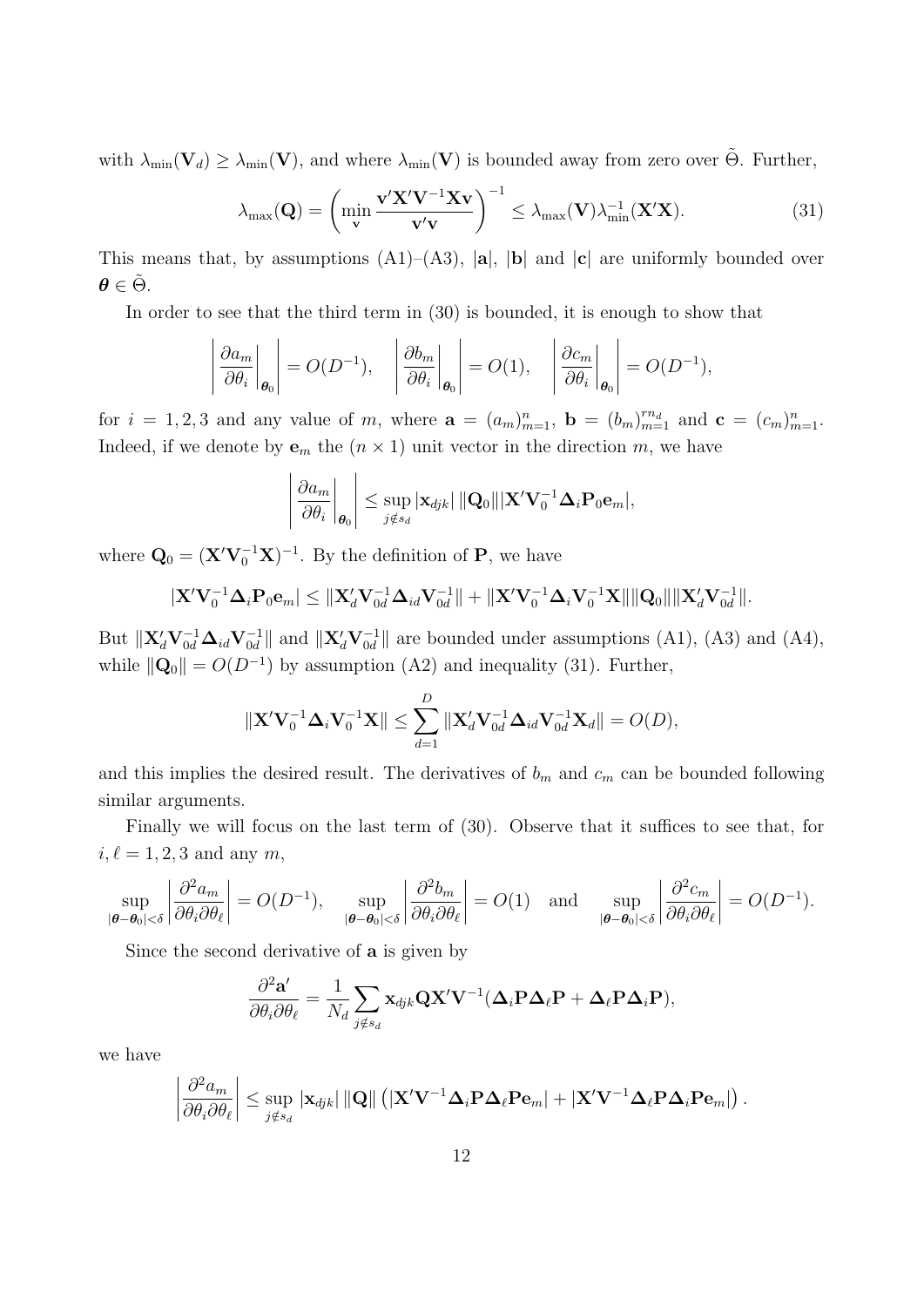On the one hand, under assumptions (A1)-(A4),  $\sup_{j \notin s_d} |\mathbf{x}_{djk}|$  is bounded and the supremum of  $\|\mathbf{Q}\|$  is  $O(D^{-1})$ . On the other hand, we have

$$
\begin{array}{lll} \Delta_i \mathrm{P} \Delta_\ell \mathrm{P} & = & \Delta_i \mathrm{V}^{-1} \Delta_\ell \mathrm{V}^{-1} - \Delta_i \mathrm{V}^{-1} \Delta_\ell \mathrm{V}^{-1} \mathrm{X} \mathrm{Q} \mathrm{X}' \mathrm{V}^{-1} - \Delta_i \mathrm{V}^{-1} \mathrm{X} \mathrm{Q} \mathrm{X}' \mathrm{V}^{-1} \Delta_\ell \mathrm{V}^{-1} \\ & & + \Delta_i \mathrm{V}^{-1} \mathrm{X} \mathrm{Q} \mathrm{X}' \mathrm{V}^{-1} \Delta_\ell \mathrm{V}^{-1} \mathrm{X} \mathrm{Q} \mathrm{X}' \mathrm{V}^{-1}. \end{array}
$$

Let us study each term. For the first one observe that

$$
|\mathbf{X}'\mathbf{V}^{-1}\mathbf{\Delta}_i\mathbf{V}^{-1}\mathbf{\Delta}_\ell\mathbf{V}^{-1}\mathbf{e}_m| \leq ||\mathbf{X}_d'\mathbf{V}_d^{-1}\mathbf{\Delta}_{id}\mathbf{V}_d^{-1}\mathbf{\Delta}_{\ell d}\mathbf{V}_d^{-1}|| = O(1).
$$

for some d. By similar arguments, and taking into account that terms like  $||\mathbf{X}'\mathbf{V}^{-1}\mathbf{\Delta}_\ell\mathbf{V}^{-1}\mathbf{X}||$ are  $O(D)$ , the remaining terms in  $|\mathbf{X}'\mathbf{V}^{-1}\mathbf{\Delta}_i\mathbf{P}\mathbf{\Delta}_\ell\mathbf{P}\mathbf{e}_m|$  can be bounded.

Regarding **b**, when  $i \neq 1$  and  $\ell \neq 1$ , its second derivative has the following expression

$$
\frac{\partial^2 \mathbf{b}'}{\partial \theta_i \partial \theta_\ell} = \left(1 - \frac{n_d}{N_d}\right) \sigma_u^2 \mathbf{1}_{rn_d}' \mathbf{V}_d^{-1} (\mathbf{\Delta}_{id} \mathbf{V}_d^{-1} \mathbf{\Delta}_{\ell d} + \mathbf{\Delta}_{\ell d} \mathbf{V}_d^{-1} \mathbf{\Delta}_{id}) \mathbf{V}_d^{-1},
$$

which can be bounded as before. For  $i = 1$  or  $\ell = 1$ , and for the second derivative of c the proofs are analogous.  $\Box$ 

The following result provides an approximation up to  $[o(D^{-1})]_{r \times r}$  to the second term on the right-hand side of (11). Consequently, the decomposition given in (14) for the MSE of the EBLUP,  $\hat{\mathbf{t}}_d$ , holds.

**Theorem 1** : Under the hypotheses of Lemma 2, for  $h_{dk}$ , s and I as defined in (13),  $\mathbf{t}_d = (t_{d1}, \ldots, t_{dr})'$  defined in (7) and  $\hat{\mathbf{t}}_d = (\hat{t}_{d1}, \ldots, \hat{t}_{dr})'$ , it holds that

$$
E[(\hat{t}_{dk} - t_{dk})(\hat{t}_{d\ell} - t_{d\ell})] = E[(\mathbf{h}'_{dk}\mathcal{I}^{-1}\mathbf{s})(\mathbf{h}'_{d\ell}\mathcal{I}^{-1}\mathbf{s})] + o(D^{-1}), \qquad k, \ell = 1, \dots, r. \tag{32}
$$

**Proof:** For any fixed  $0 < \eta < 1$ , the term on the left-hand side of (32) can be decomposed as

$$
E[(\hat{t}_{dk} - t_{dk})(\hat{t}_{d\ell} - t_{d\ell})] = E[(\hat{t}_{dk} - t_{dk})(\hat{t}_{d\ell} - t_{d\ell})1_{\mathcal{B}}] + E[(\hat{t}_{dk} - t_{dk})(\hat{t}_{d\ell} - t_{d\ell})1_{\mathcal{B}^c}], \quad (33)
$$

where  $\beta$  was the set introduced in Lemma 1 and  $1_B$  denotes the indicator function of  $\beta$ . Using the expression of  $t_{dk}$  stated in (29), bounding  $|\lambda_{kq}|$  uniformly in  $\theta \in \tilde{\Theta}$ , for  $q = 1, ..., K$  and  $k = 1, \ldots, r$  by a constant  $M > 0$ , and applying Hölder inequality, we get

$$
E[(\hat{t}_{dk} - t_{dk})(\hat{t}_{d\ell} - t_{d\ell})1_{\mathcal{B}^c}] \le 4M^2 \left[ \sum_{q=1}^K E^{1/2}(W_q^2(\mathbf{y})1_{\mathcal{B}^c}) \right]^2.
$$
 (34)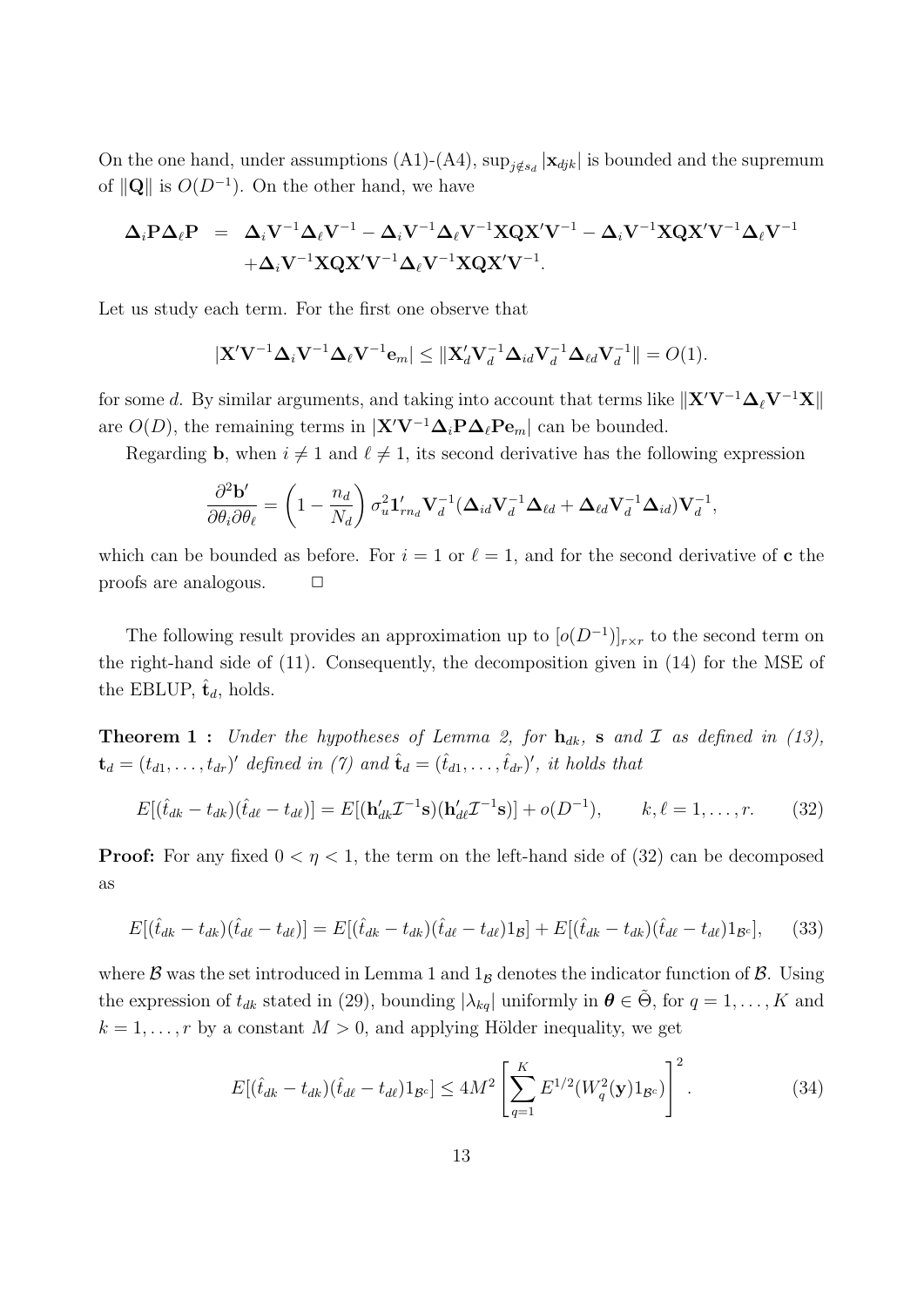Let  $b > 2$  be a constant. By Lemma 2 there exists a constant  $\mathcal{W} > 0$  bounding  $E(|W_q(\mathbf{y})|^b)$ for all  $q = 1, \ldots, K$ . Then Hölder inequality and Lemma 1 with  $\eta = 2/3$  and  $\zeta = 1/4$  yield

$$
E(W_q^2(\mathbf{y})1_{\mathcal{B}^c}) \leq \mathcal{W}^{2/b}(P(\mathcal{B}^c))^{1-2/b} = O(D^{-\frac{g}{8}(1-\frac{2}{b})}).
$$

Plugging this expression into (34) and using the fact that  $K = O(D)$ , we arrive to

$$
E[(\hat{t}_{dk} - t_{dk})(\hat{t}_{d\ell} - t_{d\ell})1_{\mathcal{B}^c}] = O(D^{2-\frac{g}{8}(1-\frac{2}{b})}).
$$

Observe that  $g > 0$  and  $b > 2$  can be taken as large as desired so that this term is  $o(D^{-1})$ .

Regarding the first term on the right-hand side of (33), consider the following Taylor series expansion on the set  $\beta$ 

$$
\hat{t}_{dk} - t_{dk} = \mathbf{h}'_{dk}(\hat{\boldsymbol{\theta}} - \boldsymbol{\theta}_0) + r_k,
$$
\n(35)

where, by Lemma 1,  $r_k$  satisfies  $|r_k| \leq u_k |\hat{\theta} - \theta|^2 \leq D^{-\eta} u_k$  with

$$
u_k = \frac{1}{2} \sum_{q=1}^K \sup_{|\boldsymbol{\theta}-\boldsymbol{\theta}_0| < D^{-\eta/2}} \left\| \frac{\partial^2 \lambda_{kq}(\boldsymbol{\theta})}{\partial \boldsymbol{\theta}^2} \right\| |W_q(\mathbf{y})|.
$$

By Lemma 2,  $E(u_k^2)$  is bounded. Now, applying Lemma 1, we get

$$
\hat{t}_{dk} - t_{dk} = \mathbf{h}'_{dk} \mathcal{I}^{-1} \mathbf{s} + r_k^*,
$$

where  $|r_k^*| \leq D^{-\eta}(|\mathbf{h}_{dk}|u+u_k) = D^{-\eta}u_k^*$ , with  $E[(u_k^*)^2]$  bounded. This holds for  $k = 1, \ldots, r$ . Thus,

$$
E[(\hat{t}_{dk} - t_{dk})(\hat{t}_{d\ell} - t_{d\ell})1_B] = E[(\mathbf{h}'_{dk}\mathcal{I}^{-1}\mathbf{s})(\mathbf{h}'_{d\ell}\mathcal{I}^{-1}\mathbf{s})1_B] + E(\mathbf{h}'_{dk}\mathcal{I}^{-1}\mathbf{s}r_{\ell}^*1_B) + E(\mathbf{h}'_{d\ell}\mathcal{I}^{-1}\mathbf{s}r_{k}^*1_B) + E(r_{k}^*r_{\ell}^*1_B).
$$
(36)

It is clear that  $E(r_k^*r_\ell^*) = O(D^{-2\eta})$ . On the other hand, for the second and third terms on the right-hand side of  $(36)$ , Hölder inequality leads to

$$
E(\mathbf{h}'_{dk}\mathcal{I}^{-1}\mathbf{s}\,r^*_{\ell}\mathbf{1}_{\mathcal{B}}) \leq E^{1/4}|\mathbf{h}_{dk}|^4\ E^{1/4}|\mathcal{I}^{-1}\mathbf{s}|^4\ E^{1/2}|r^*_{\ell}|^2,\tag{37}
$$

for any  $k, \ell = 1, \ldots, r$ , where we know that  $E^{1/2}(r_\ell^*)^2 = O(D^{-\eta})$ . Now by assumption (A5), Hölder inequality applied to  $E|D^{-1/2}s|^4$  and Lemma 2, we get

$$
E^{1/4}|\mathcal{I}^{-1}\mathbf{s}|^4 \le D^{1/2} \, \|\mathcal{I}^{-1}\| \, E^{1/4} |D^{-1/2}\mathbf{s}|^4 = O(D^{-1/2}).
$$

The first expectation on the right of  $(37)$  can be bounded applying Hölder inequality and Lemma 2. Thus

$$
E(\mathbf{h}_{dk}' \mathcal{I}^{-1} \mathbf{s} r_{\ell}^* 1_B) = O(D^{-1/2 - \eta}), \qquad k, \ell = 1, \dots, r.
$$
 (38)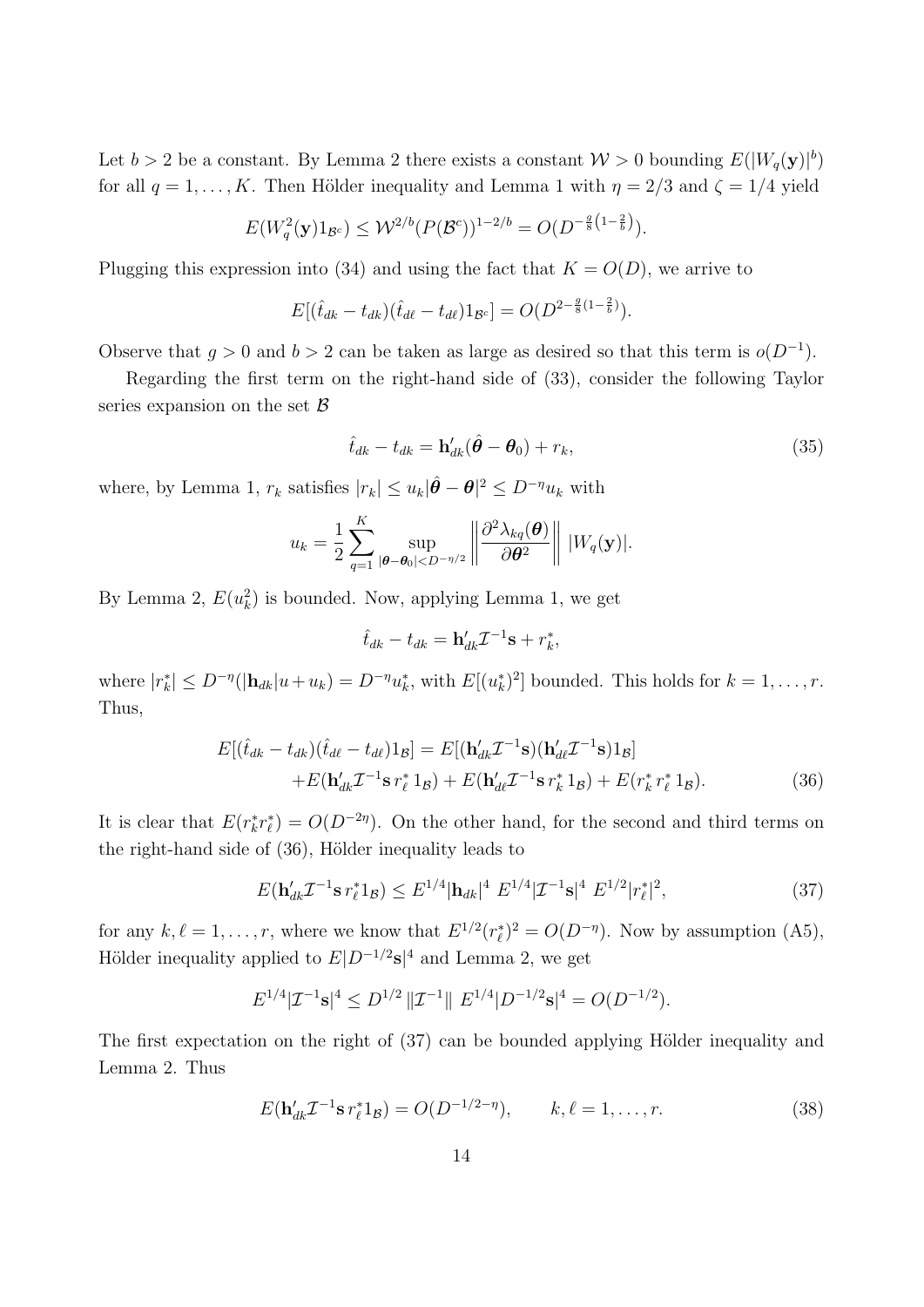Finally, the first term on the right-hand side of (36) can be expressed in the form

$$
E[(\mathbf{h}_{dk}'\mathcal{I}^{-1}\mathbf{s})(\mathbf{h}_{dk}'\mathcal{I}^{-1}\mathbf{s})1_{\mathcal{B}}] = E[(\mathbf{h}_{dk}'\mathcal{I}^{-1}\mathbf{s})(\mathbf{h}_{dk}'\mathcal{I}^{-1}\mathbf{s})] - E[(\mathbf{h}_{dk}'\mathcal{I}^{-1}\mathbf{s})(\mathbf{h}_{dk}'\mathcal{I}^{-1}\mathbf{s})1_{\mathcal{B}^c}].
$$
 (39)

For the last term on the right-hand side of (39), proceeding as before, we have

$$
E[(\mathbf{h}_{dk}'\mathcal{I}^{-1}\mathbf{s})(\mathbf{h}_{dk}'\mathcal{I}^{-1}\mathbf{s})1_{\mathcal{B}^c}] \leq E^{1/2}[(\mathbf{h}_{dk}'\mathcal{I}^{-1}\mathbf{s})^21_{\mathcal{B}^c}] E^{1/2}[(\mathbf{h}_{dk}'\mathcal{I}^{-1}\mathbf{s})^21_{\mathcal{B}^c}] = O(D^{-1-g/16}),
$$

which implies that

$$
E[(\hat{t}_{dk} - t_{dk})(\hat{t}_{d\ell} - t_{d\ell})1_{\mathcal{B}}] = E[(\mathbf{h}'_{dk}\mathcal{I}^{-1}\mathbf{s})(\mathbf{h}'_{d\ell}\mathcal{I}^{-1}\mathbf{s})] + o(D^{-1}). \qquad \Box
$$

The following result is a technical lemma to be used in the proof of Theorem 2.

Lemma 3: Let  $\mathbf{u} \sim N_k(\mathbf{0}, \Sigma)$ ,  $w_{ij} = \lambda'_{ij} \mathbf{u}$ ,  $q_j = \mathbf{u}' \mathbf{A}_j \mathbf{u}$ ,  $i = 1, 2, j = 1, \ldots, s$ , where  $\lambda_{ij}$  and  $A_j$  are constant  $k \times 1$  vectors and  $k \times k$  symmetric matrices respectively, and  $\Sigma$  is positive definite. Then, for  $\mathbf{w}_i = (w_{i1}, \dots, w_{is})'$  and  $\mathbf{q} = (q_1, \dots, q_s)'$ , the following equalities hold

- (i)  $E[\mathbf{w}'_1(\mathbf{q}-E\mathbf{q})\mathbf{w}'_2\mathbf{a}] = 2(\sum_{\ell=1}^s a_\ell \lambda'_{2\ell})\mathbf{\Sigma}(\sum_{j=1}^s \mathbf{A}_j \mathbf{\Sigma} \lambda_{1j}),$  where  $\mathbf{a} = (a_1, \ldots, a_s)'$  is any constant vector;
- (ii)  $E[\mathbf{w}'_1(\mathbf{q} E\mathbf{q})\mathbf{w}'_2(\mathbf{q} E\mathbf{q})] = \text{tr}[\text{Cov}(\mathbf{w}_1, \mathbf{w}_2) \text{Var}(\mathbf{q})] + 4 \sum_{j=1}^s \sum_{\ell=1}^s \lambda'_{1j} \Sigma(\mathbf{A}_j \Sigma \mathbf{A}_\ell +$  $A_{\ell} \Sigma A_i \Sigma \lambda_{2\ell}$ .

#### Proof:

- (i) It is a direct consequence of Lemma 3.1(i) in Das *et al.*  $(2004)$ .
- (ii) It can be seen that

$$
E[\mathbf{w}'_1(\mathbf{q} - E\mathbf{q})\mathbf{w}'_2(\mathbf{q} - E\mathbf{q})]
$$
  
\n
$$
= \sum_{j=1}^s \sum_{\ell=1}^s E[w_{1j}(q_j - Eq_j)w_{2\ell}(q_\ell - Eq_\ell)]
$$
  
\n
$$
= \sum_{j=1}^s \sum_{\ell=1}^s \lambda'_{1j} E[\mathbf{u}(\mathbf{u}'\mathbf{A}_j\mathbf{u} - E(\mathbf{u}'\mathbf{A}_j\mathbf{u}))(\mathbf{u}'\mathbf{A}_\ell\mathbf{u} - E(\mathbf{u}'\mathbf{A}_\ell\mathbf{u}))\mathbf{u}']\mathbf{\lambda}_{2\ell}
$$
  
\n
$$
= \sum_{j=1}^s \sum_{\ell=1}^s 2\text{tr}(\mathbf{A}_j \Sigma \mathbf{A}_\ell \Sigma) \lambda'_{1j} \Sigma \mathbf{\lambda}_{2\ell} + 4 \sum_{j=1}^s \sum_{\ell=1}^s \lambda'_{1j} \Sigma (\mathbf{A}_j \Sigma \mathbf{A}_\ell + \mathbf{A}_\ell \Sigma \mathbf{A}_j) \Sigma \mathbf{\lambda}_{2\ell}
$$

where we have used Lemma 3.1 (iii) in Das *et al.* (2004).  $\Box$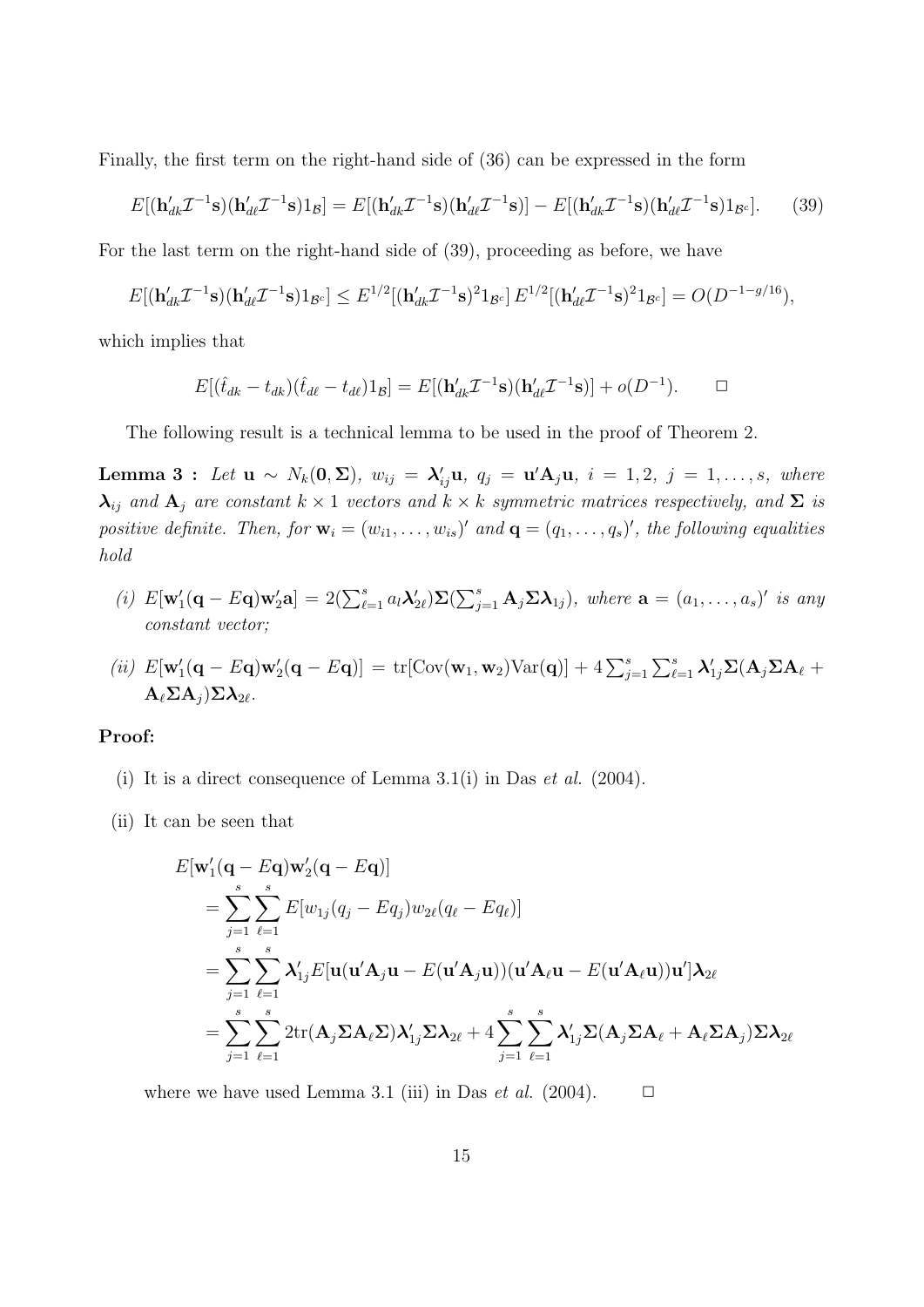The following result provides an approximation to the second term on the right-hand side of (14).

**Theorem 2** : Under the same hypotheses of Theorem 1, the following equality holds

$$
E[(\mathbf{h}_{dk}'\mathcal{I}^{-1}\mathbf{s})(\mathbf{h}_{dk}'\mathcal{I}^{-1}\mathbf{s})] = \text{tr}\left(\frac{\partial \gamma_d'}{\partial \theta} \mathbf{V} \frac{\partial \gamma_d}{\partial \theta} \mathcal{I}^{-1}\right)\bigg|_{\theta_0} + o(D^{-1}), \qquad k, \ell = 1, \dots r,
$$
 (40)

where  $\gamma_d = (1 - n_d/N_d)\sigma_u^2 \mathbf{V}^{-1}\mathbf{m}_d$  and  $\mathbf{m}_d$  is the d-th column of **Z**.

**Proof:** Let us first compute the expression for  $h_{dk}$ . Observe that we can write

$$
t_{dk} = \mathbf{K}_k \tilde{\boldsymbol{\beta}} + \gamma'_d (\mathbf{y} - \mathbf{X} \tilde{\boldsymbol{\beta}})
$$
  
=  $\mathbf{K}_k \boldsymbol{\beta} + \mathbf{K}_k (\mathbf{X}' \mathbf{V}^{-1} \mathbf{X})^{-1} \mathbf{X}' \mathbf{V}^{-1} \mathbf{v} + \gamma'_d \mathbf{V} \mathbf{P} \mathbf{v},$ 

where  $\mathbf{K}_k$  is the k-th row of matrix **K** in (9) and  $\mathbf{v} = \mathbf{Z}\mathbf{u} + \mathbf{e}$ . This yields

$$
\left.\frac{\partial t_{dk}}{\partial \theta_j}\right|_{\boldsymbol{\theta}_0} = \left(\mathbf{f}_{kj}^{\prime} + \left.\frac{\partial \boldsymbol{\gamma}_d^{\prime}}{\partial \theta_j}\right|_{\boldsymbol{\theta}_0}\right)\mathbf{v},
$$

with

$$
\mathbf{f}_{kj}' = -(\mathbf{K}_k - \boldsymbol{\gamma}_d' |_{\boldsymbol{\theta}_0} \mathbf{X}) (\mathbf{X}' \mathbf{V}_0^{-1} \mathbf{X})^{-1} \mathbf{X}' \mathbf{V}_0^{-1} \boldsymbol{\Delta}_j \mathbf{P}_0 - \frac{\partial \boldsymbol{\gamma}_d'}{\partial \theta_j} \bigg|_{\boldsymbol{\theta}_0} \mathbf{X} (\mathbf{X}' \mathbf{V}_0^{-1} \mathbf{X})^{-1} \mathbf{X}' \mathbf{V}_0^{-1},
$$

for  $k = 1, \ldots, r, j = 1, 2, 3,$  and

$$
\frac{\partial \boldsymbol{\gamma}_d'}{\partial \theta_j} = \mathbf{m}_d' \mathbf{V}^{-1} \left( \frac{\partial \sigma_u^2}{\partial \theta_j} \mathbf{I}_n - \sigma_u^2 \boldsymbol{\Delta}_j \mathbf{V}^{-1} \right) \left( 1 - \frac{n_d}{N_d} \right), \qquad j = 1, 2, 3.
$$

Thus we have obtained that  $h_{dk} = D_k \mathbf{v} = (\mathbf{F}_k + \partial \gamma'_d / \partial \theta |_{\theta_0}) \mathbf{v}$ , where  $\mathbf{F}_k$  is the matrix whose j-th row is given by  $f'_{kj}$ . Observe also that  $s = (q - Eq)/2 + \nu$ , with  $q_i = v'P_0\Delta_iP_0v$  and  $\nu_i = (\text{tr}(\mathbf{P}_0 \boldsymbol{\Delta}_i) - \text{tr}(\mathbf{V}_0^{-1} \boldsymbol{\Delta}_i))/2, i = 1, 2, 3.$ 

If we denote  $\mathbf{w}_k = \mathcal{I}^{-1} \mathbf{h}_{dk} = \mathcal{I}^{-1} \mathbf{D}_k \mathbf{v}$ , the left-hand side of (40) can be written as

$$
E[(\mathbf{h}_{dk}'\mathcal{I}^{-1}\mathbf{s})(\mathbf{h}_{dk}'\mathcal{I}^{-1}\mathbf{s})] = \frac{1}{4}E[\mathbf{w}_k'(\mathbf{q} - E\mathbf{q})\mathbf{w}_\ell'(\mathbf{q} - E\mathbf{q})]
$$
  
+ 
$$
\frac{1}{2}E[\mathbf{w}_k'\mathbf{v}\ \mathbf{w}_\ell'(\mathbf{q} - E\mathbf{q})] + \frac{1}{2}E[\mathbf{w}_k'(\mathbf{q} - E\mathbf{q})\mathbf{w}_\ell'\mathbf{v}] + E[\mathbf{w}_k'\mathbf{v}\ \mathbf{w}_\ell'\mathbf{v}].
$$
 (41)

Now we apply Lemma  $3(i)$  to the first term on the right-hand side of  $(41)$ 

$$
E[\mathbf{w}'_k(\mathbf{q} - E\mathbf{q})\mathbf{w}'_\ell(\mathbf{q} - E\mathbf{q})] = \text{tr}[\text{Cov}(\mathbf{w}_k, \mathbf{w}_\ell) \text{Var}(\mathbf{q})]
$$
  
+4\sum\_{i=1}^3 \sum\_{j=1}^3 \lambda'\_{ki} \mathbf{V}\_0 \mathbf{P}\_0(\boldsymbol{\Delta}\_i \mathbf{P}\_0 \mathbf{V}\_0 \mathbf{P}\_0 \boldsymbol{\Delta}\_j + \boldsymbol{\Delta}\_j \mathbf{P}\_0 \mathbf{V}\_0 \mathbf{P}\_0 \boldsymbol{\Delta}\_i) \mathbf{P}\_0 \mathbf{V}\_0 \boldsymbol{\lambda}\_{\ell j}. (42)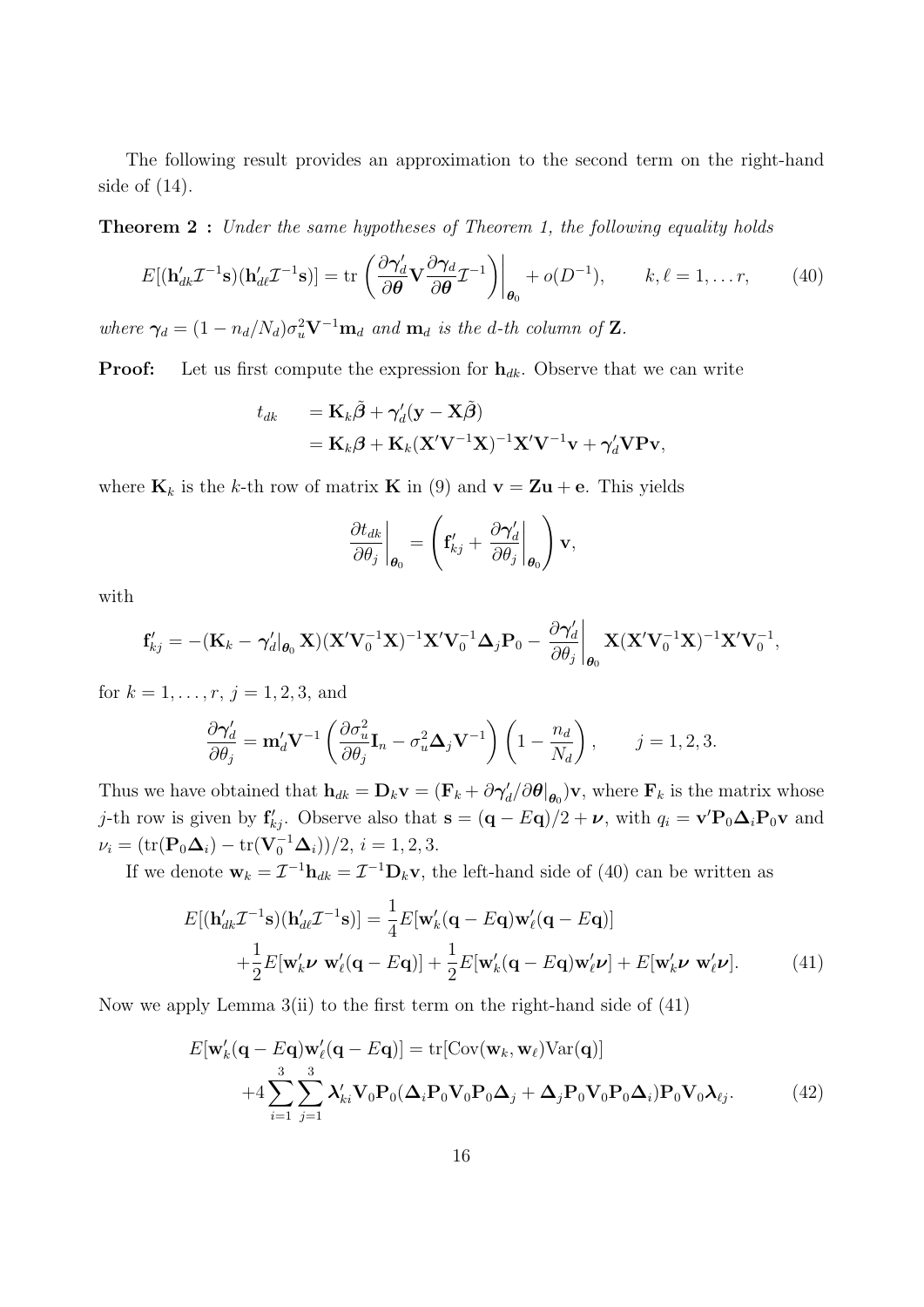where  $\lambda_{kj}$  is in this case the j-th row of  $\mathcal{I}^{-1}D_k$ . Under the hypotheses of the theorem we have that  $||\mathcal{I}^{-1}|| = O(D^{-1}), ||\mathbf{V}_0^{-1}|| = O(1), ||\mathbf{D}_k|| = O(1)$  for all k and  $||\mathbf{\Delta}_i|| = O(1)$  for all i. This implies that the last term in (42) is  $O(D^{-2})$ . On the other hand, by (19) and (21), it is easy to check that

$$
\frac{1}{4} \text{tr}[\text{Cov}(\mathbf{w}_k, \mathbf{w}_\ell) \text{Var}(\mathbf{q})] = \text{tr}(\mathcal{I}^{-1} \mathbf{D}_k \mathbf{V}_0 \mathbf{D}_\ell') + O(D^{-2})
$$
\n
$$
= \text{tr}\left(\mathcal{I}^{-1} \frac{\partial \gamma_d'}{\partial \theta} \mathbf{V} \frac{\partial \gamma_d}{\partial \theta}\right)\Big|_{\theta_0} + \text{tr}\left(\mathcal{I}^{-1} \mathbf{F}_k \mathbf{V}_0 \mathbf{F}_\ell'\right) \tag{43}
$$

$$
+\mathrm{tr}\left(\mathcal{I}^{-1}\mathbf{F}_{k}\mathbf{V}\frac{\partial\boldsymbol{\gamma}_{d}}{\partial\boldsymbol{\theta}}\right)\bigg|_{\boldsymbol{\theta}_{0}} + \mathrm{tr}\left(\mathcal{I}^{-1}\frac{\partial\boldsymbol{\gamma}_{d}^{\prime}}{\partial\boldsymbol{\theta}}\mathbf{V}\mathbf{F}_{\ell}^{\prime}\right)\bigg|_{\boldsymbol{\theta}_{0}} + O(D^{-2}).\tag{44}
$$

By the assumptions in the theorem and using that  $\|\mathbf{F}_k\| = O(D^{-1/2})$ , the second term in (43) is bounded as

$$
\operatorname{tr}\left(\mathcal{I}^{-1}\mathbf{F}_k\mathbf{V}_0\mathbf{F}_{\ell}'\right)\leq 3\|\mathcal{I}^{-1}\mathbf{F}_k\mathbf{V}_0\mathbf{F}_{\ell}'\|\leq 3\lambda_{\max}(\mathbf{V}_0)\|\mathbf{F}_k\|\|\mathbf{F}_{\ell}'\|\|\mathcal{I}^{-1}\|.
$$

On the other hand, since  $\|\partial \gamma_d/\partial \theta\|$  is bounded for  $\theta = \theta_0$ , it can be seen that each of the two terms in  $(44)$  is  $o(D^{-1})$ . Thus

$$
\frac{1}{4} \text{tr}[\text{Cov}(\mathbf{w}_k, \mathbf{w}_\ell) \text{Var}(\mathbf{q})] = \text{tr}\left.\left(\frac{\partial \boldsymbol{\gamma}_d'}{\partial \boldsymbol{\theta}} \mathbf{V} \frac{\partial \boldsymbol{\gamma}_d}{\partial \boldsymbol{\theta}} \mathcal{I}^{-1}\right)\right|_{\boldsymbol{\theta}_0} + o(D^{-1}).
$$

To check that the last three terms in (41) are  $O(D^{-2})$  it suffices to apply Lemma 3(i) and and proceed as before.  $\Box$ 

## 5 A Monte Carlo Experiment with Real Data: Australian Farms

From the Australian Agricultural and Grazing Industries Survey (AAGIS) there are data available for 1652 farms. The type of small areas considered in this study are within-state regions (corresponding to different farming areas), which will be indexed by  $d \in \{1, \ldots, D\}$ , with  $D = 29$ . The regions are located in seven states of Australia. Each farm in the sample was assigned a weight depending on the number of farms it represented in the region.

The variables recorded consisted of financial and production aspects of the observed farm. In particular, here we have considered the vector of responses  $y = (y_1, y_2, y_3)'$ , where  $y_1$  is the logarithm of the variable "equity", the difference (in A\$) between the value of the farm business and its debt, and  $y_2$  and  $y_3$  are the logarithm of the total cash costs and receipts respectively (in A\$) of the farm over the surveyed year. The four auxiliary variables will be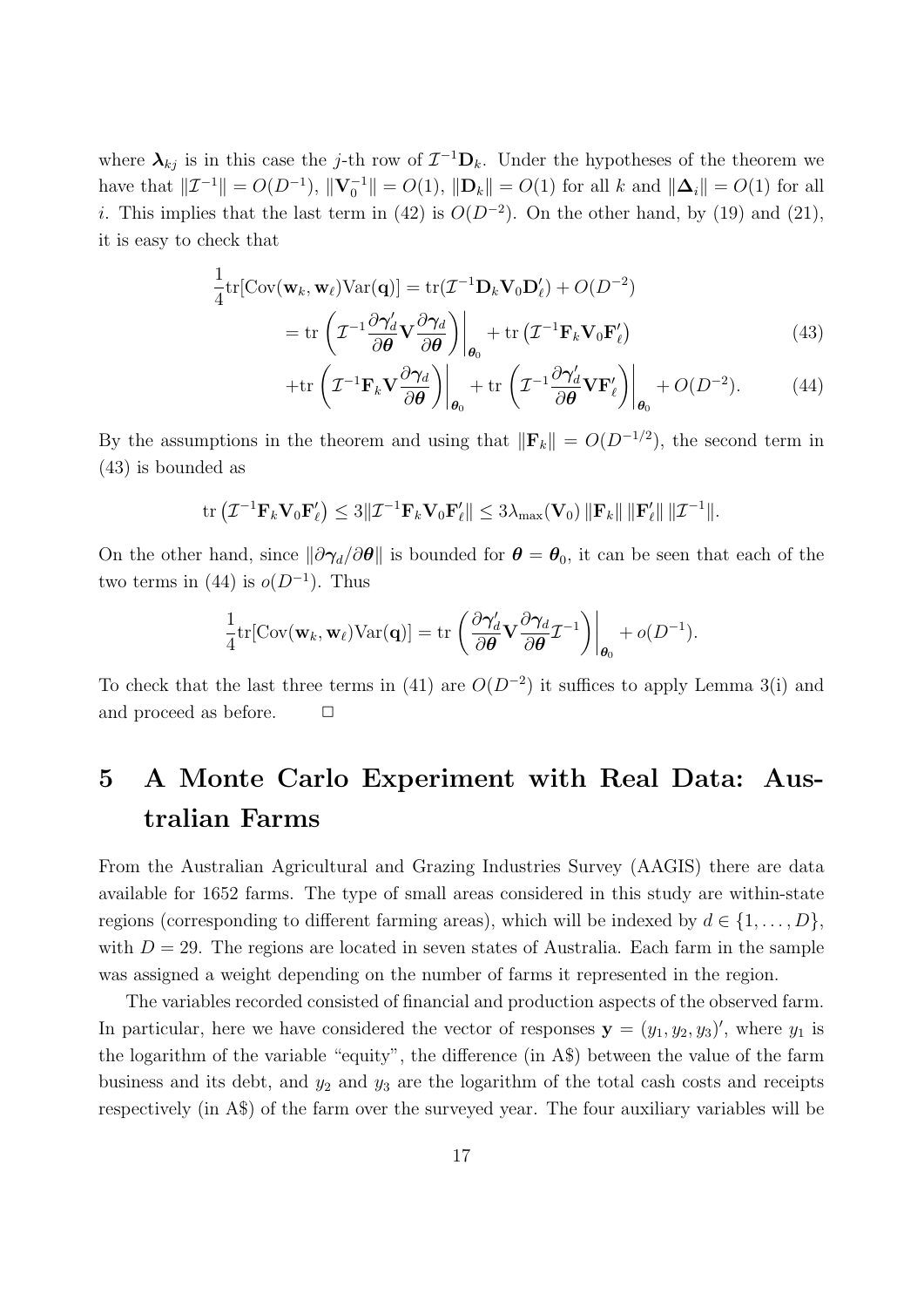the logarithm of the total area (in hectares) of the farm, the logarithm of its cultivated area, of the number of beef cattle and of the number of sheep in the farm.

The AAGIS data were used to generate, via bootstrap, a global population of 81982 farms. The sampling was performed with replacement and with probability proportional to the sample weight of the farm within each region. From the global population we have extracted 1000 independently selected stratified Monte Carlo samples, each of size 1652. The small area sample sizes  $n_i$ ,  $i = 1, \ldots, 29$ , were chosen equal to those in the original AAGIS data set and are displayed in Table 1.

For each of the Monte Carlo samples the goal was to predict the regional mean as given in (5), to implement the estimation of the MSE obtained in the previous section and to compare it with the real squared error which can be computed using the global population data. The results appearing in Table 1 give, for each region, the average values (over the Monte Carlo samples) of the difference between the estimated MSE and the real squared error. If we denote by A this  $(3 \times 3)$  matrix of averaged differences in region d, the d-th row of Table 1 contains the number of individuals sampled in that region  $(n_d)$ , the proportion of farms in the global (bootstrapped) population that belong to the region (weight) and components  $A_{11}$   $A_{12}$ ,  $A_{13}$ ,  $A_{22}$ ,  $A_{23}$  and  $A_{33}$  of matrix **A**. It can be seen that the regions with smaller weight in the global population are the ones yielding larger differences, that is, worse estimation of the squared error. But, in general terms, the approximation provided by (15) is satisfactory.

Acknowledgements. We are grateful to Prof. R. L. Chambers for providing us with the data used in this work.

### References

- Battese, G. E., Harter, R. M. and Fuller, W. A. (1988). An error component model for prediction of county crop areas using survey and satellite data. Journal of the American Statistical Association, 83, 28–36.
- Das, K., Jiang, J. and Rao, J. N. K. (2004), Mean squared error of empirical predictor. Annals of Statistics, **32**, 818–840.
- Datta, G. S., Day, B. and Basawa, I. (1999), Empirical best linear unbiased and empirical Bayes prediction in multivariate small area estimation. Journal of Statistical Planning and Inference, 75, 269–279.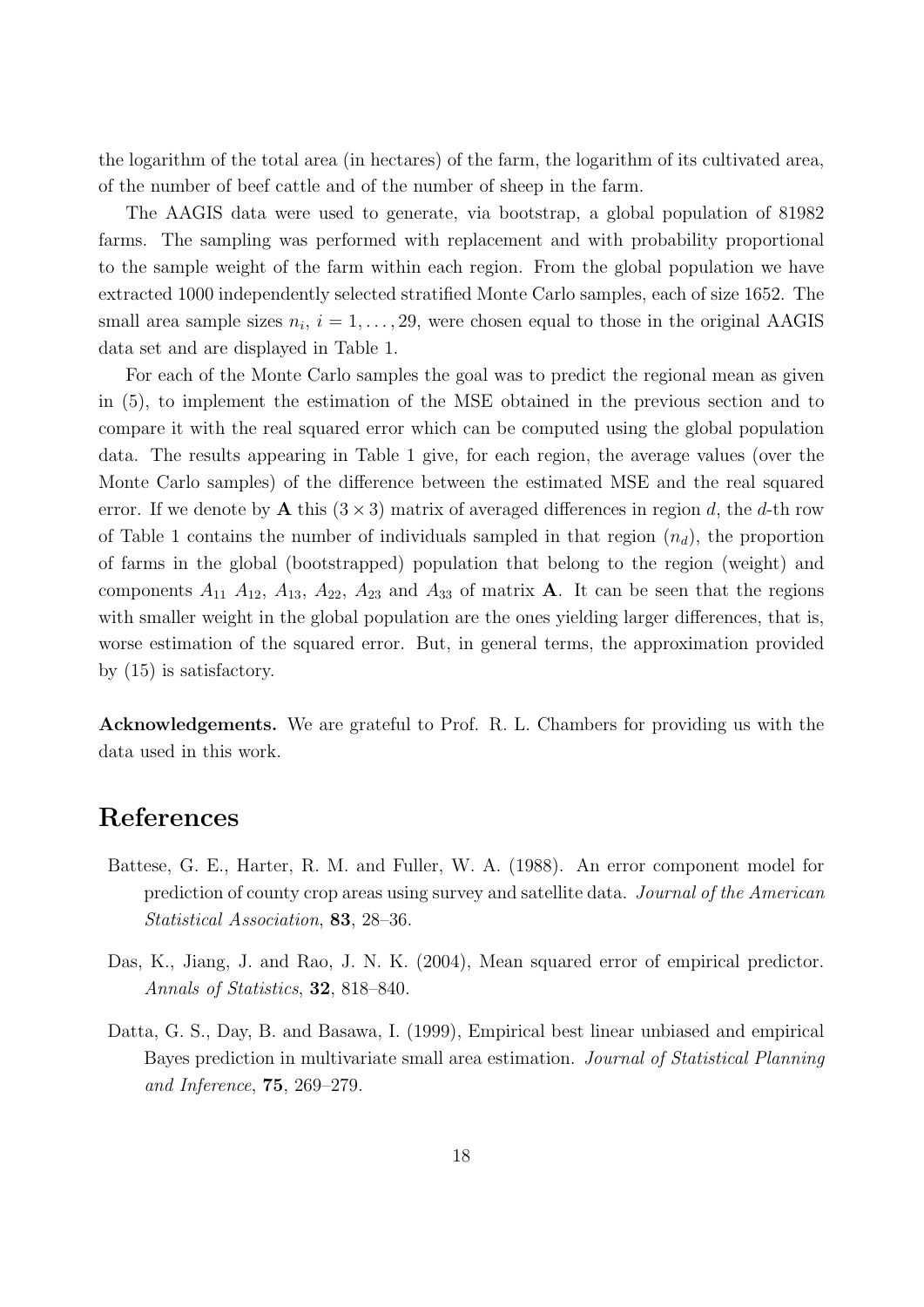- Datta, G. S., Fay, R. E. and Ghosh, M. (1991). Hierarchical and Empirical Bayes Multivariate Analysis in Small Area Estimation. Proceedings of Bureau of the Census 1991 Annual Research Conference, U. S. Bureau of the Census, Washington, DC, 63–79.
- Datta, G. S., Ghosh, M., Nangia, N., and Natarajan, K. (1996). Estimation of median income of four-person families: a Bayesian approach. Bayesian Analysis in Statistics and Econometrics, (D. A. Berry, K. M. Chaloner and J. M. Geweke Eds.), Wiley, New York, 129–140.
- Dick, P. (1995). Modelling net undercoverage in the 1991 Canadian census. Survey Method- $\omega$ logy, 21, 45–54.
- Ericksen, E. P. and Kadane, J. B. (1985). Estimating the population in census year: 1980 and beyond (with discussion). Journal of the American Statistical Association, 80, 98–131.
- Fay, R. E. (1987). Application of multivariate regression to small domain estimation. In Small Area Statistics, R. Platek, J. N. K. Rao, C. E. Särndal and M. P. Singh (Eds.), Wiley, New York, pp. 91-102.
- Fay, R. E. and Herriot, R. A. (1979). Estimation of income from small places: an application of James-Stein procedures to census data. Journal of the American Statistical Association, 74, 269–277.
- Henderson, C. R. (1975). Best linear unbiased estimation and prediction under a selection model. Biometrics, 31, 423–447.
- Kackar, R. N. and Harville, D. A. (1981). Unbiasedness of two-stage estimation and prediction procedures for mixed linear models. Communications in Statistics, Series A, 10, 1249-1261.
- McCulloch, C. E. and Searle, S. R. (2001). Generalized, Linear and Mixed Models. Wiley, New York.
- National Research Council (2000). Small Area Estimates of School-Age Children in Poverty: Evaluation of Current Methodology. C. F. Citro and G. Kalton (Eds.), Committee on National Statistics. National Academy Press, Washington, DC.
- Prasad, N. G. N. and Rao, J. N. K. (1990). The estimation of the mean squared error of small-area estimators. Journal of the American Statistical Association, 85, 163-171.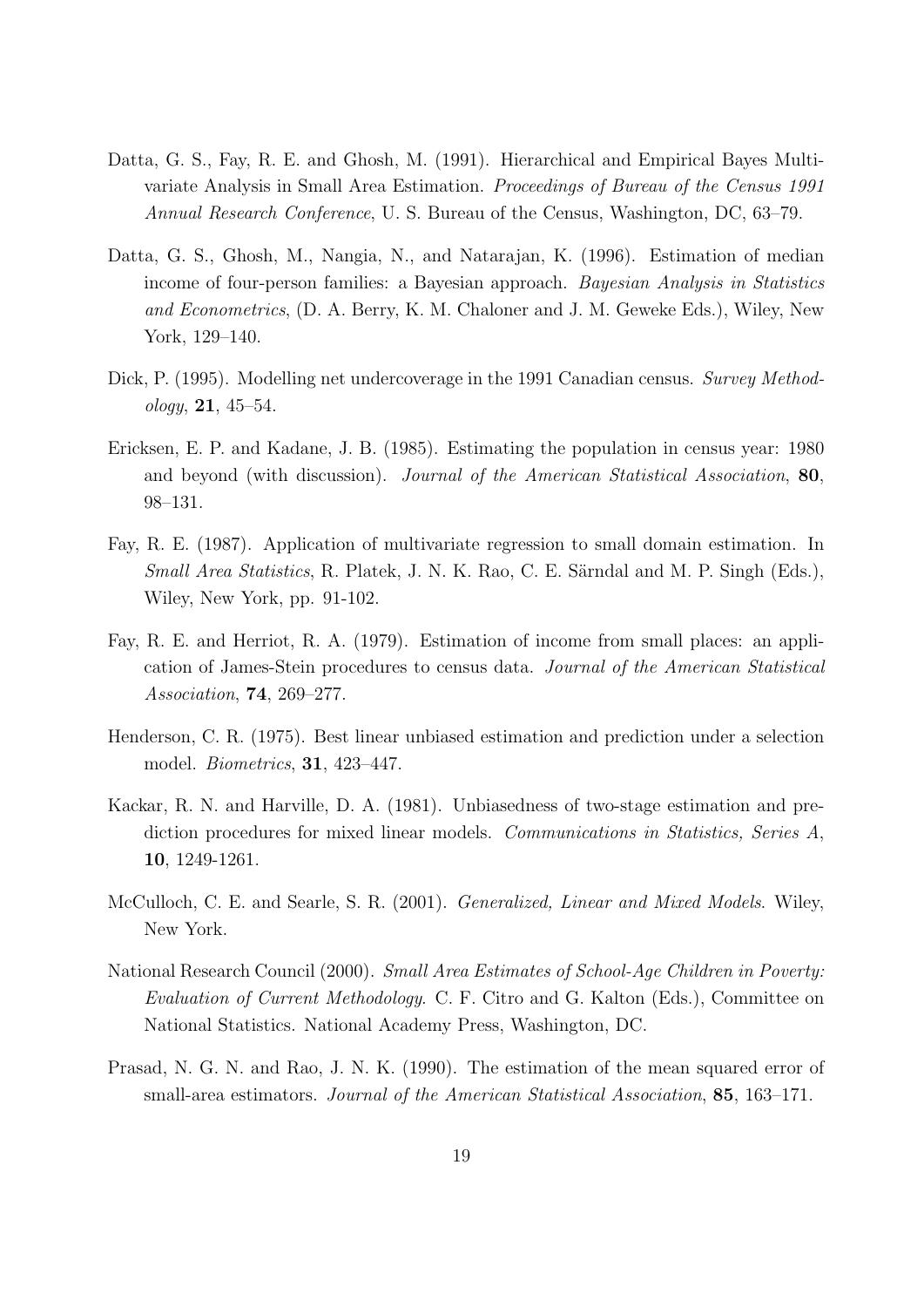Rao, J. N. K. (2003). Small Area Estimation. Wiley, New Jersey.

Searle, S. R., Casella, G. and McCulloch, C. E. (1992). Variance Components. Wiley, New York.